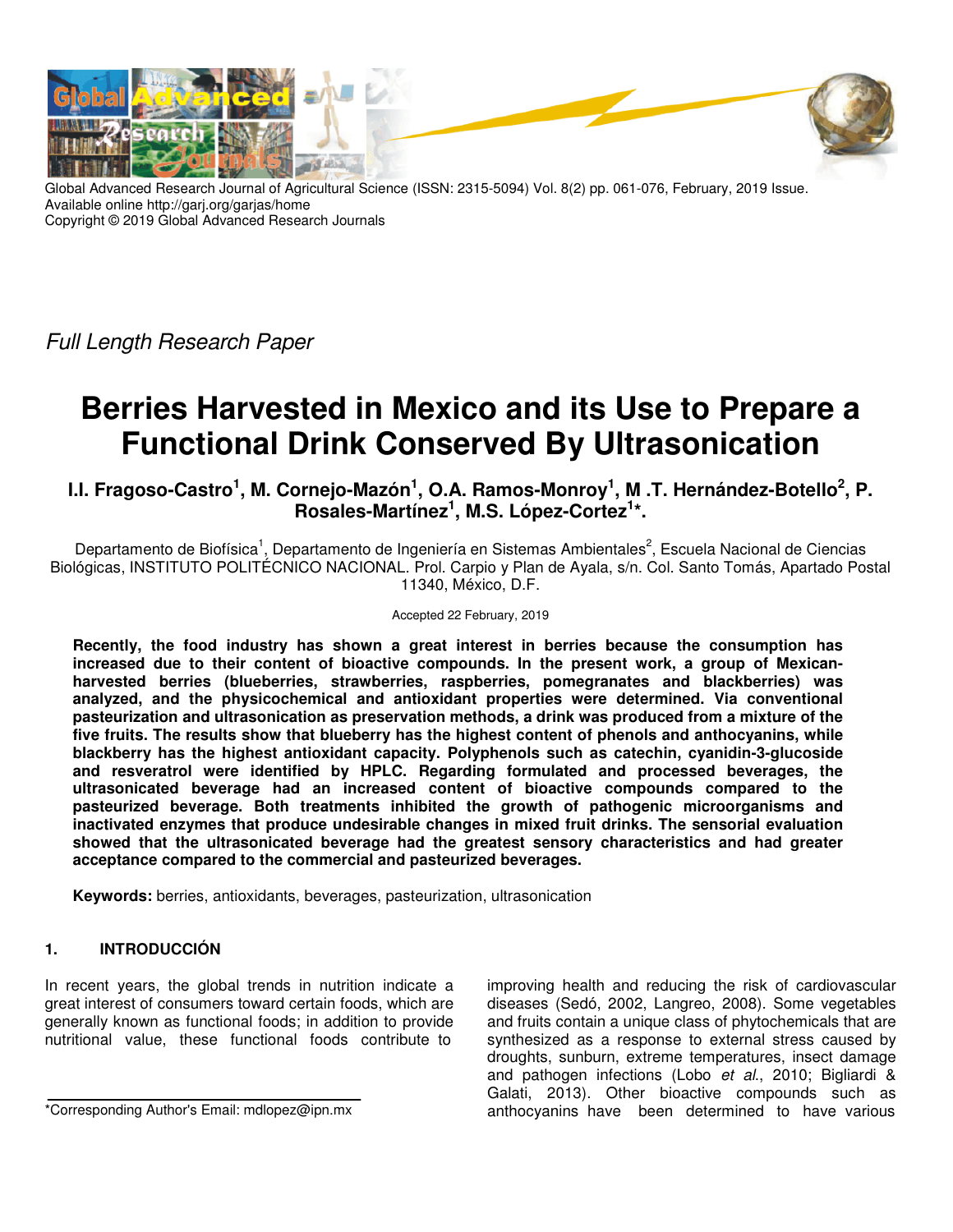pharmacological and therapeutic properties, such as the reduction in coronary disease and anticancer, antitumor, anti-inflammatory and antidiabetic effects. In addition, to be effective in trapping reactive oxygen species, these bioactive compounds inhibit lipoprotein oxidation and platelet aggregation; such therapeutic effects are related to the antioxidant activity of these compounds (Ghiselli et al., 1998; Chaovanalikit & Wrolstad, 2004; Garzón et al., 2009; Routray & Orsat, 2011).

The antioxidant activity in functional beverages is directly related to their content of bioactive compounds; it has been reported that functional beverages that use a higher percentage of natural fruit have greater antioxidant activities than those made with artificial flavors and colors (Murillo, 2005).Currently, Mexico is the fifth producer of berries worldwide;the state of Jalisco is the highest producing state and produces more than 46 thousand tons (76% of the national total) of berries. Mexico exports berries mainly to the following countries: Chile, Canada, the United States, the Netherlands, Japan and the United Kingdom (SAGARPA, 2017).

A large amount of pasteurized liquid foods based on fruit drinks have emerged as innovative products and have experienced rapid growth in recent years, which indicates a new trend in the market (Bertsias et al., 2005; Balasundram et al., 2006; Chemat & Khan, 2011; Rajauria & Tiwari, 2017). Several investigations related to functional foods have shown great interest in the analysis of antioxidant properties, the determination of vitamins A and C, phenolic compounds and carotenes content, and the study of the in vitro bioavailability of bioactive compounds. Likewise, the application of emerging technologies such as ultrasonication have been studied for the preservation of bioactive compounds, the improvement of formulations, and the use of ingredients to improve their nutritional value and microbiological stability (Zulueta et al., 2010; Andres et al., 2014; Rodríguez-Roque et al., 2014).

Ultrasonication is an innovative technique that generates bubbles that cavitate and implode due to the pressure changes that are generated, and the collapse of the bubbles generates high pressure (1000 atmospheres) that results in the rupture of cells and the release of bioactive compounds; ultrasonication creates regions of high localized temperatures and pressures of up to 5000 K and 50000 kPa, respectively (Piyasena et al., 2003; Pingret et al., 2013). Ultrasonication is also an emerging nonthermal technique recently used in the processing of functional juices and beverages that improves the nutritional and sensory qualities, extends the shelf life, reduces the microbial load, reduces the production cost, increases the yield and decreases the energy consumption (Zenker et al., 2003; Bhat et al., 2011; Bevilacqua et al., 2018; Roobab et al., 2018).

Mexican-harvested berries have only been characterized by their chemical composition; the type of bioactive

compounds present in the juices and drinks made with these fruits has not been characterized via ultrasonication methods. In the present investigation, the study of five Mexican-harvested berries (blueberries, strawberries, raspberries, pomegranates and blackberries) was performed; the study investigated the physicochemical parameters, antioxidant capacity and the identification and quantification of bioactive compounds (polyphenols and anthocyanins) by HPLC.

A comparative analysis of the content of bioactive compounds between the processed beverages and commercial brands drinks was performed. In addition, the determination of the enzymatic content and microbiological analysis, the identification of the main bioactive compounds by HPLC and the sensory evaluation of the processed beverages were performed.

## **2. METHODOLOGY**

*2.1. Raw material:* The fruits were obtained from one region of origin: blueberry from Jalisco, raspberry from Michoacán, strawberry from Guanajuato, pomegranate from Edo, and blackberry from Michoacán. These samples were purchased from the Central de Abasto of CDMX (CEDA). The samples were transferred to the laboratory and kept refrigerated (4 °C) until their use.

*2.2. Sample preparation:*The five berries (blueberry, raspberry, strawberry, pomegranate, and blackberry) were washed with running water, disinfected with a chlorinated water solution of 250 ppm, and rinsed with purified water. The shell was removed from the pomegranate, and in the other berries, the stem was removed. The clean berries were triturated and filtered with gauze fabric to obtain the juice for further analysis (NOM-173-SCFI-2009).

*2.2.1. Mixed drink:* The mixed drink was created by mixing the five berries using the volume corresponding to 9.6% juice from each berry to obtain a total of 48% pulp, and it was completed to 100% with potable water (NOM-173-SCFI-2009). The drink was adjusted to 12 °Brix with organic agave honey (low glycemic index) to maintain its functional properties. Samples of 60 ml of the mixed drink were stored in amber glass bottles previously sterilized with a capacity of 80 ml for the immediate processing by ultrasonication or pasteurization.

*2.2.2. Processing of mixed drink:* The drink obtained from the mixture of berries was subjected by two processes:

a) Ultrasonication: A homogenizing ultrasonicator (Branson S-250A) was used at a constant temperature of 40 °C and a frequency of 50-60 kHz for 60 minutes, following the methodology reported by Abid et al. (2013) and by Zafra et al. (2013). After ultrasonication, the product obtained was sealed with parafilm and stored at 4 °C. The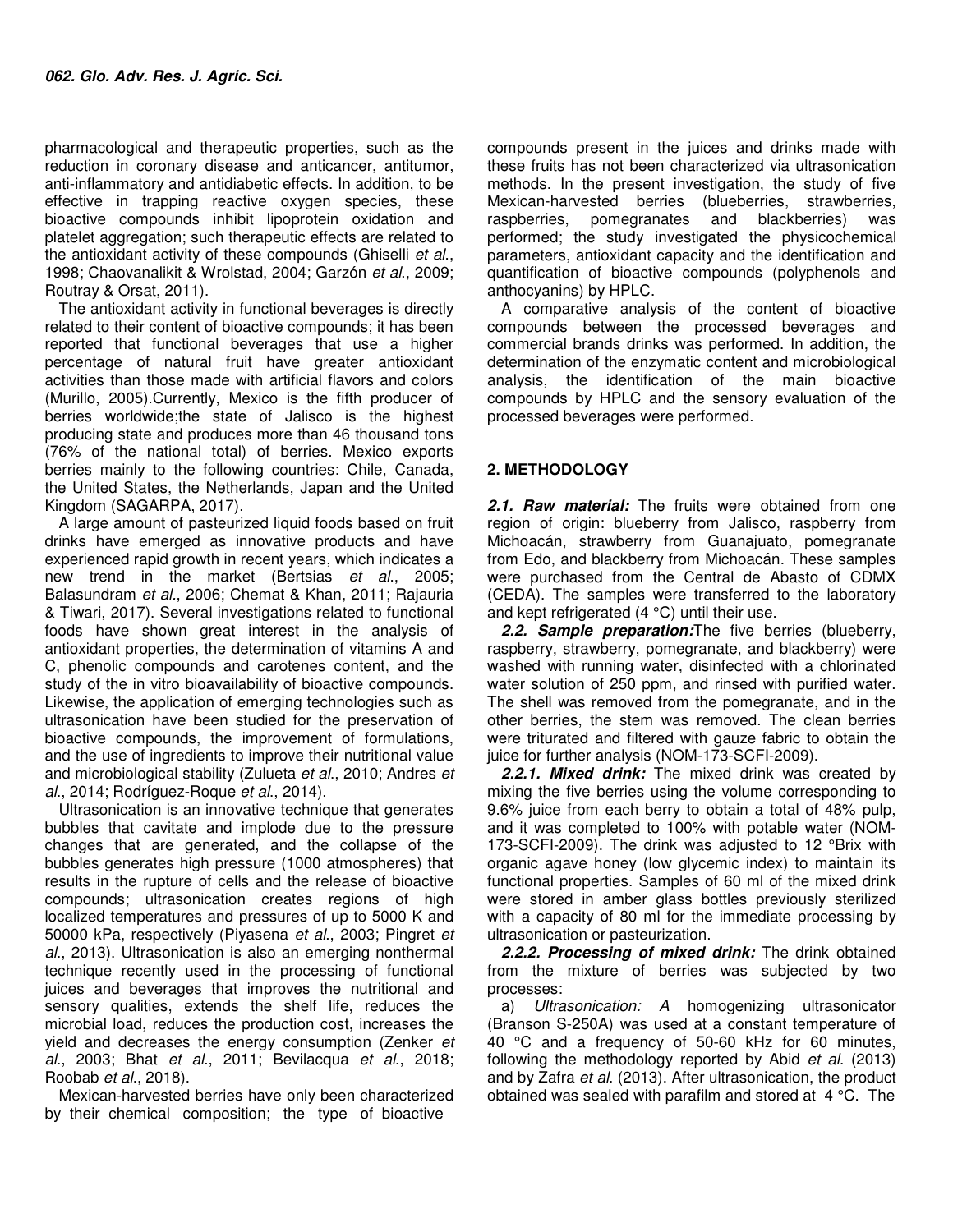samples were analyzed in triplicate every seven days for twenty-one days.

b) Conventional pasteurization: The beverage was pasteurized in a hot water bath for 30 minutes at a constant temperature of 70 °C, according to the methodology reported by Odriozola, (2009). After pasteurization, the product was stored at 4 °C and analyzed in triplicate every seven days for fifty-six days.

The drinks, both ultrasonicated and pasteurized, were analyzed over 21 and 56 days, respectively, which are the respective maximum conservation times for the treatment to ensure that the product is safe and free of pathogenic microorganisms (Gancel et al., 2011).

*2.3. Physicochemical parameters:* The parameters were determined with the methodologies of the Mexican standard norms: the percentage of humidity of each berry was determined with the gravimetric method using a Sartorius thermos-balance model MA45 (NMX-116-SSA1- 1994); the relative density of the berry juices and the beverages (ultrasonicated, pasteurized and commercial samples) was determined with a pyknometer (NMX-SCFI-075-2012); the pH was determined using a Hanna Instruments potentiometer (NMX-F-317-S-1978); the titratable acidity was determined and reported as a percentage of citric acid (NMX-F-102-S-1978); and the total soluble solids (° Brix) were determined with an Abbe refractometer (NMX-F-103-1982).

*2.4. Polyphenolic extracts:*The extract of each berry was made with four different solvents (80% ethanol, 70% acetone, 80% methanol and 80% methanol:1% HCl) to select an extract with the highest extraction since in the literature reports different amounts of extracted phenols (Howell et al., 2001; Kajdzanoska et al., 2011). A 10 g sample of each berry was crushed and mixed with 10 mL of solvent, sonicated for 10 minutes, shaken for two hours and then filtered with Whatman 40 paper. Once the best solvent was determined, the extracts for the pasteurized, ultrasonicated and commercial beverages were prepared.

*2.5. Total phenolic compounds (TPC):* Folin-Ciocalteu reagent was used according to the methodology reported by Huang et al. (2012). A 0.4 mL aliquot of the extract was diluted with 2 ml of the Folin-Ciocalteu reagent (0.5 mol/L) and sonicated for 10 minutes. Subsequently, the reaction was neutralized with 2 ml of 75 mg/ml saturated  $Na<sub>2</sub>CO<sub>3</sub>$ . The absorbance was measured at 765 nm after incubation for 2 hours at room temperature in the dark. The results were expressed as milligram equivalents of gallic acid (mg GAE/100 g wet base (wb)).

*2.6. Antioxidant activity*: The quantification of the antioxidant capacity was performed by preparing a standard curve using Trolox, and antioxidant capacity was measured based on the stable radical 2,2-diphenyl-1 picrylhydrazyl (DPPH) following the methodology reported by Kumaran & Karunakaran (2007), with some modifications. DPPH was prepared at a concentration of

0.1 mM in 80% methanol. A 0.1 mL aliquot of the extract, previously obtained for the determination of phenols, was mixed with 3.9 mL of the DPPH solution, vigorously shaken and sonicated for 10 minutes, and the absorbance of the sample was immediately measured at 515 nm.The percentage of reduced DPPH during the reaction was obtained from the data by applying Equation 1 (Soler-Rivas et al., 2000) as follows:

%DPPH=  $(abs_{DPPH0} - abs_t)/abs_{DPPH0}$  **Eq. (1)** 

where abs $_{DPPH0}$  is the initial absorbance of the 0.1 mM DPPH solution and abs<sub>t</sub> is the absorbance of the samples at different times. To calculate the  $IC_{50}$ , a linear regression of the calibration curve was performed (% of DPPH \* vs. the concentration of the added extract). The  $IC_{50}$  value is defined as the concentration of the evaluated samplerequired to inhibit 50% of the DPPH radical.

*2.7. Anthocyanins by the differential pH method* (Giusti & Wrolstad, 2001): The structures that anthocyanins can form when subjected to different pH values were taken into account. In this method, two dilutions of the extract (0.5 ml) were prepared; one dilution was prepared with 4.5 ml of a potassium chloride solution (0.025 M) at pH 1.0, and the other dilution was prepared with 4.5 mL of a sodium acetate solution (0.4 M) at pH 4.5. Subsequently, a spectroscopic scan was made from 510 nm to 700 nm. The anthocyanin concentration was calculated by Equation 2 as follows:

Anthocyanins concentration  $\left(\frac{mg}{L}\right) = \frac{(A*BM*FD*1000)}{(\varepsilon*1)}$  **Eq.** 

**(2)** 

where  $A = (A_{\lambda max} - A_{700 \text{ nm}})_{\text{pH 1.0}} - (A_{\lambda max} - A_{700 \text{ nm}})_{\text{pH 4.5}}$ ;

**A<sup>λ</sup>max**is the maximum absorbance of anthocyanin; **A700 nm**is the correction reading due to interfering substances;  $\varepsilon$  is the molar absorptivity of the anthocyanin majority; **PM** is the molecular weight of the majority anthocyanin; and **FD** is the dilution factor.

*2.8. Vitamin C.* (AOAC 967.21, 2000): The standard solution of ascorbic acid (1 mg/ml) was prepared, and then a 2 mL aliquot was transferred to a flask containing 5 ml of an acetic acid-metaphosphoric acid solution. The vitamin C content was determined by titration with a solution of 2,6 dichlorophenolindophenol (DCPI), and at the same time, a blank was evaluated. The normalization of the indicator solution (DCPI) was carried out in the presence of a standard solution of ascorbic acid. The calculation was performed with Equation 3 as follows:

## $mg$  ascorbic acid  $=$

 $([ \ \ ]$  colorant) $(mL \; consumed)(100 \; mL \; sample)$  $\frac{(10 mL sample)}{(10 mL sample)}$  Eq. (3)

*2.9. Beverage shelf life:* The analysis of physicochemical properties (pH, °Brix, titratable acidity and density) and the determination of bioactive compounds of the beverages were performed weekly during the shelf life experiments, in which the ultrasonicated beverages were measured for 21 days and the pasteurized beverages for 56 days. Each evaluation was performed in triplicate; the products were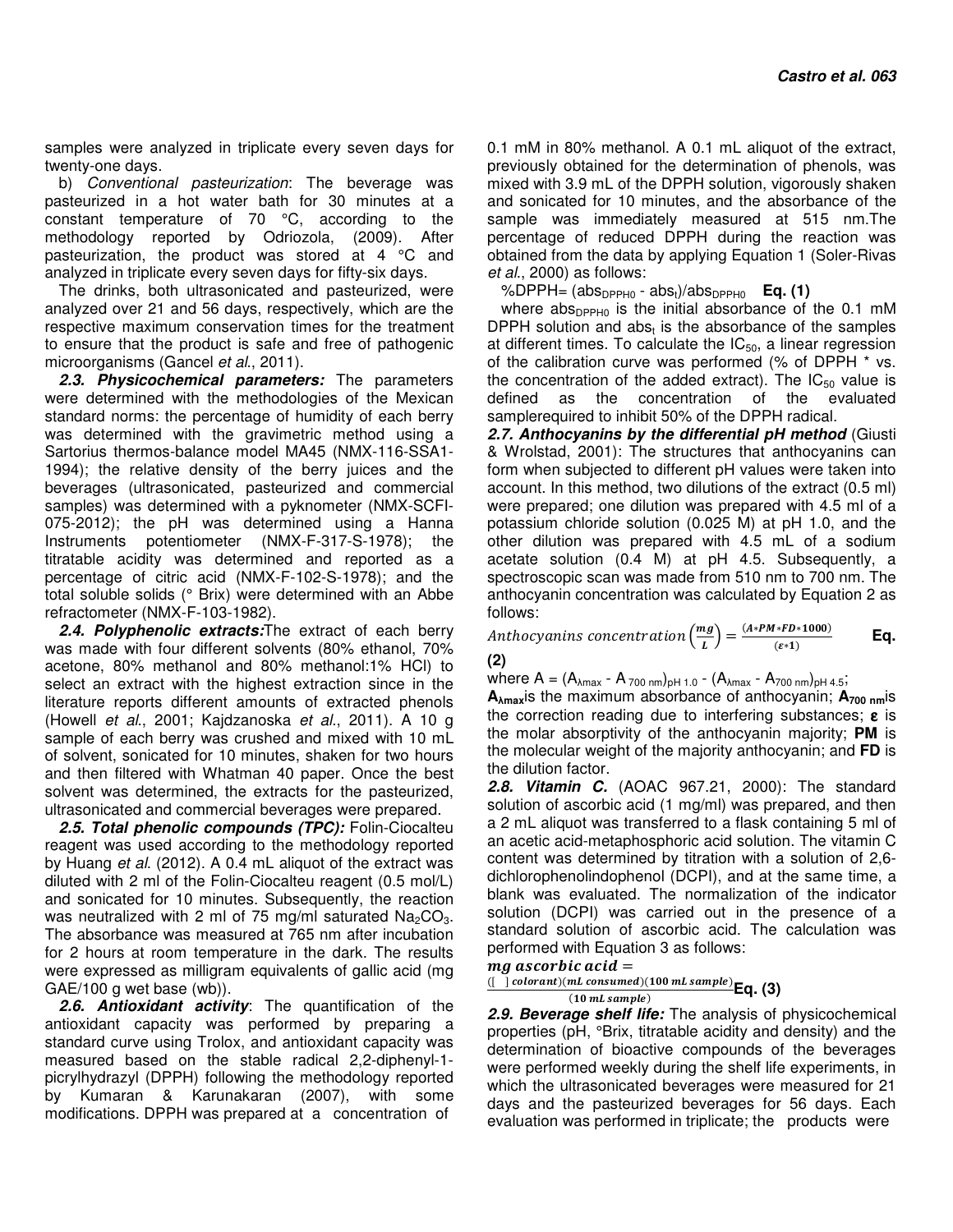stored in amber bottles under hermetic conditions and at 4 °C in a dark room.

*2.10. Kinetics of bioactive compounds in beverages:* An analysis of the degradation kinetics of the bioactive compounds of the ultrasonicated and pasteurized drinks was carried out during 21 and 56 days of storage, respectively. With the obtained data, a first-order model was tested according to Turfan et al. 2012. The constant of the first-order reaction rate (k) and the half-life  $(t_{1/2})$  were calculated by means of Equations 4 and 5 as follows:

 $\ln([C_t]/[C_0]) = -k * t$ **Eq. (4)**  $t_{1/2} = -\ln 0.5 * k$ 1 **Eq. (5)**

where [Ct] is the content of the bioactive compounds (phenols or anthocyanins)/L at a time t (minutes) of heating at a given temperature,  $[C_0]$  is the content of each bioactive compound (phenols or anthocyanins)/L at the beginning of the kinetics, k is the reaction rate constant  $\frac{days^{-1}}{y}$ , and t is the time in days. With the use of Equation 5, the half-life time  $(t_{1/2})$  was determined, where k is the degradation constant of the bioactive compound. The half-life time is defined as the time when the concentration of the bioactive compound (C) is reduced by half (Morris, 1982).

*2.11. Bioactive compounds by HPLC:* The identification and quantification of phenolic compounds and anthocyanins were carried out by high-performance liquid chromatography (HPLC) according to the methodology reported by García et al. (2002) with some modifications. HPLC-grade phenol and anthocyanin standards were used by dissolving 1 mg of each standard in 5 mL of methanol (200 ppm). The juice obtained from each of the fresh berries and the processed drinks were mixed separately with 10 mL of methanol and formic acid (3%), sonicated for 10 minutes and stirred for two hours.Subsequently, the obtained extracts were centrifuged for 10 minutes and filtered with a Millipore nylon membrane (0.45 µm pore size). Then, 50  $\mu$ L of each standard and each sample was injected into the HPLC (Agilent technologies, 1200 Infinity). A C18 column (250 x 4 mm, Licrochart RP-18 Merck-Hitachi, Darmstadt, Germany) was used. Phase A was HPLC water + formic acid (5%), and phase B was methanol HPLC 100% at an elution rate of 1 mL per minute with an injection volume of 50 µL. The running time was 67 minutes at 25 °C, and chromatograms were obtained at 520 and 280 nm.

A gradient elution was performed, starting with 2% phase B up to 32% phase B at 30 minutes, 40% of B at 40 minutes and 95% of B at 50 minutes. An isocratic flow was used at the end with 98% B for 5 minutes. The outstanding peaks were identified, and the phenol standards (280 nm) included ferulic acid, catechin, epicatechin, quercetin, resveratrol, and rutin; the anthocyanin standards (520 nm) included chlorinated cyanidin, cyanidin-3-glucoside, delphinidin, pelargonidin, and pelargonidin.

*2.12. Microbiological analysis:* To guarantee and corroborate the harmlessness of the drinks, microbiological

analyses (mold and yeast count) were performed according to the methodology reported by Herrera (2007), with some modifications. The analysis was carried out during the storage time (at time 0, in the middle of each processing (10 days for the ultrasonicated drink and 30 days for the pasteurized drink) and at the end of the kinetics (21 days for ultrasonicated drink and 56 days for pasteurized drink). For each drink, samples were analyzed at time 0, 10 and 30 days and at the end of the kinetics (21 or 56 days). An aliquot of 100 µL of each beverage was diluted in 900 µL of sterile peptone water (5 g/200 mL) and then prepared dilutions with their respective repetition from  $10^{-1}$  to  $10^{-7}$  were performed in Eppendorf tubes. Finally, deep sowing was performed in Petri dishes, which were incubated at 37 °C for 48 hours for bacteria and yeasts and at 32 °C for 120 hours for molds. Once the dilutions of each drink were made, sowing was carried out in Petri dishes with potato dextrose agar (PDA) media with streptomycin (100 µL of antibiotic per 100 mL of PDA media). In each plate, 50 µL of each dilution was placed and spread using a bacteriological loop. The total fungal and yeast counts were determined after five days of incubation at 28 °C.

*2.13. Enzymatic content:* The enzymatic content of the ultrasonicated and pasteurized beverages was determined to verify the effectiveness of the enzymatic inactivation. The activity of the polyphenol oxidase, peroxidase, and pectin methylesterase enzymes was performed in the enzymatic extract, which was preserved at 4 °C until used.

The **enzyme extracts** were prepared by diluting 100 mL ofultrasonicated or pasteurized beverage and adding 100 mL of 5% sodium chloride to each sample. The samples were stirred and centrifuged for 15 minutes at 4,000 rpm, and the supernatant was separated and dried for each enzyme determination (Herrera, 2007).

*2.13.1. Pectin methylesterase determination*(Hultin, 1948; Elez et al., 2007): A 5 mL sample of 1% pectin solution, 4 mL of distilled water and 0.2 mL of 0.4 N NaOH were added to a flask. The mixture was placed on a magnetic stirrer, the agitator and the electrode were immersed, and the pH was adjusted to 8. A 0.8 mL aliquot of the enzyme extract was added; time zero was recorded at time of the addition. The pH of 8.0 was kept constant by the addition of 0.01 N NaOH. After 5 minutes, the NaOH volume was recorded, and the reaction was terminated. With the data obtained, calculations were made to report the activity of pectin methylesterase using Equation 6:

UPME = 
$$
\frac{N x V x 1000}{A x t}
$$
Eq. (6)

where UPME is the units of pectin methylesterase (M sus /mL min), M sus is the moles of transformed substrate, N is the normality of NaOH (meq/mL), V is the volume of NaOH (mL), A is the volume of enzymatic extract used (mL), and t is the reaction time (minutes). One unit of pectin methylesterase (UPME) is defined as the amount of enzyme that releases a microequivalent (µeq) of carboxyl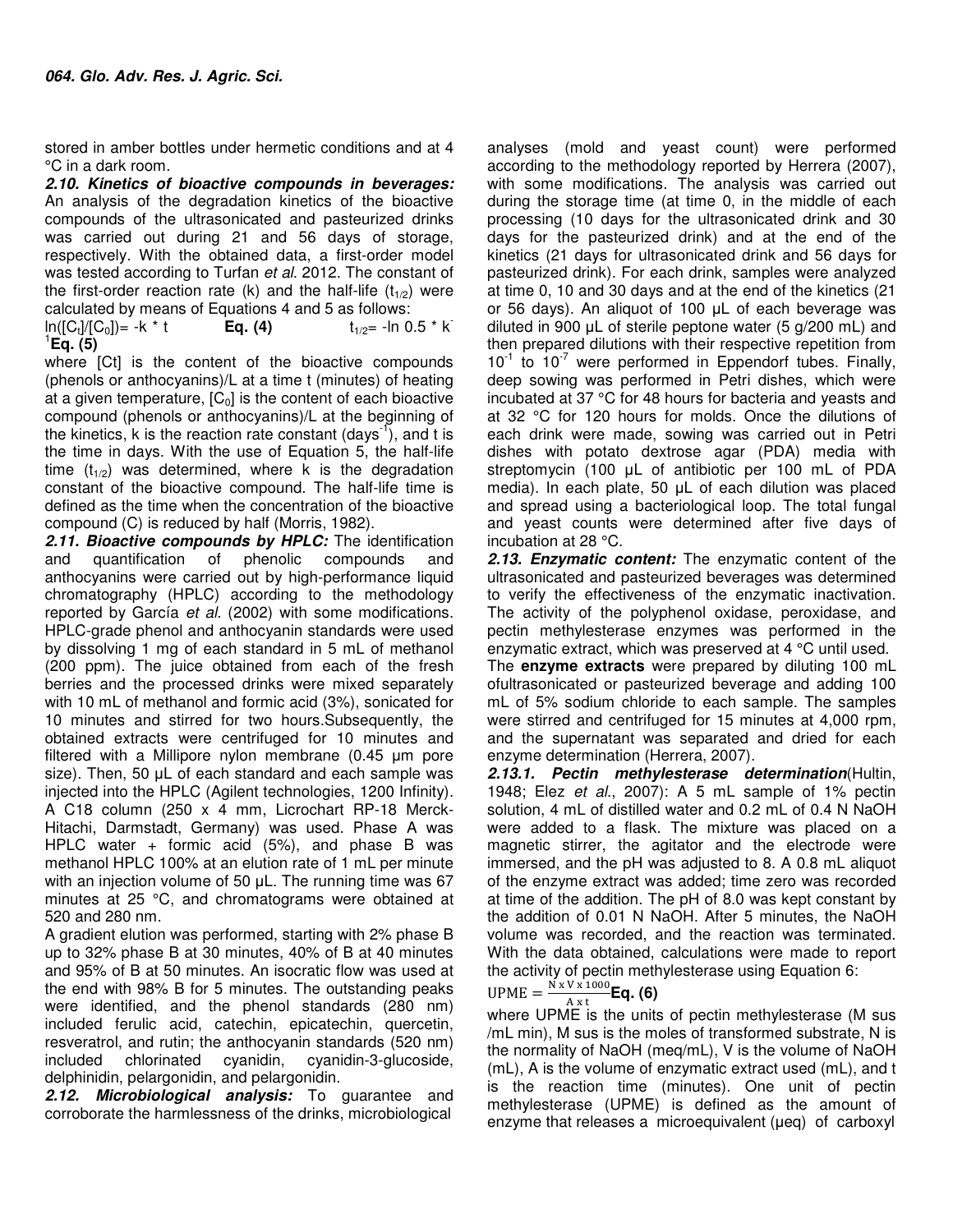groups, at pH 8.0, per minute, at room temperature (25  $\mathrm{^{\circ}C}$ ).

*2.13.2. Peroxidase determination*(Maehly, 1954; Kader et al., 2002):The following reagents were prepared: 1) Stock solution: 1 mL of 30%  $H_2O_2$  diluted in 100 mL of distilled water; 2) Substrate: 1 mL of stock solution adjusted to 100 mL with phosphate buffer; and 3) Dye: O-dianisidine 1% in methanol.

The assays were performed using 0.880 mL of buffer at pH 3.5 (0.1 M citric acid adjusted to the correct pH by adding 0.2 M dibasic potassium phosphate), 0.010 mL of 0.5% odianisidine (w/v in methanol), and 0.010 mL of the enzyme extract. The reaction was initiated by adding 0.100 mL of 50 mM  $H_2O_2$ . The increase in the absorbance at 460 nm was measured on a UV-spectrophotometer at 25 °C, and the absorbance was recorded at the beginning and every minute for 5 minutes. The rate of change per minute was determined with Equation 7 as follows:<br>
Units  $A460 \text{ nm/minute}$ 

 $\frac{\text{Units}}{\text{ma}} =$ mg A460 nm/minute<br>11.3 mM x mg  $\frac{\text{enzyme}}{\text{mL}}$  reaction mix **Eq. (7)** 

The ratio between the oxidized dye and the moles of catabolized hydrogen peroxide was determined by measuring the absorbance of the oxidized dye in the presence of excess enzyme.

*2.13.3. Polyphenol oxidase*(Kimberly & Lee, 1981; Meza et al., 2007): To measure the polyphenol oxidase enzyme, 0.2 mL of extract plus 2.4 mL of phosphate buffer were placed in a cell (10 mM at pH 6.5 and 0.4 mL of 0.5 M catechol) and a blank was made in parallel to adjust the spectrophotometer to zero. The increase in absorbance was measured every minute for 5 minutes, and the specific activity was determined with Equations 8 and 9:

$$
AU = \frac{\Delta A 420 \text{ nm}}{T} \mathbf{Eq. (8)} \quad EA = \frac{UA}{mg} \mathbf{Eq. (9)}
$$

Where AU is the absorbance unites, EA is the specific activity; T is the time, and ∆A is the change in absorbance.

*2.14. Sensory evaluation:* The sensory evaluation was performed with 50 untrained panelists, and the ultrasonicated and pasteurized mixed drinks were evaluated. The sensory analyses applied were the degree of acceptance, the preference and the level of pleasure; a comparative analysis was made with commercial mixed drinks made with these fruits (Rodas & Nancy 2011; Rojas et al., 2012).The amount of sample from each beverage that was used for the sensory evaluation was 30 mL at 10  $^{\circ}$ C.

*2.15. Statistical analysis:* The statistical analysis of the results was carried out with Minitab version 15. All the data are reported as the mean  $\pm$  standard deviation from the average of three repetitions. A single factor analysis of variance (ANOVA) was utilized to determine if there was a significant difference (p <0.05) between each fruit studied and between each variable using the Tukey method.

## **3. RESULTS AND DISCUSSION**

*3.1. Physico-chemical parameters***:** Table 1 shows the result of the physicochemical parameters in the juice of the fresh berries evaluated, with an average value of three repetitions ± standard deviation. The **soluble solids** are in the range of 7.9 to 17.2 °Bx and are significantly different (p <0.05). There was no significant difference between the values of blackberry and pomegranate juices. Some of the values obtained are different from those reported by different authors; Godoy (2004) reported 8 °Brix for the blueberry and reported that values of 11 °Bx or lower correlated to fruits that are immature and do not present an adequate sweetness.

The **acidity** value of all fruits ranged from 0.73 to 1.65%, presenting a significant difference  $(p \lt 0.05)$ ; the pomegranate had the highest value. Strawberry samples showed a higher value than the value of 0.8% reported by Kader (1997), which is recommended for an acceptable flavor.

The **pH** values of the berries were similar and ranged from 2.9 to 3.5, which were similar to those previously reported: for blueberry, the pH was 2.9 according to Godoy (2004), and for raspberry, the pH was 2.87 according to Konic-Ristic et al. (2011) and 3.18 according to Dujmovic et al. (2012). Dujmovic et al. (2012) and Szajdek et al. (2008) reported pH values of 3.45 and 5.6, respectively, for blackberry. The results obtained from the **relative density** of the samples varied between 1.14 and 1.17 g/mL, and there was no significant difference between blueberry, raspberry and strawberry. There was also no significant difference between pomegranate and blackberry; no report of this value was found. The **moisture** values obtained showed a significant difference ( $p$  <0.05); however, the values reported by the food composition tables of Muñoz et al. (2010) (89.7% for strawberry, 76.6% for pomegranate, and 81.7% for blackberry) are similar to those obtained in the present study, while the values for blueberry and raspberry were not previously reported.

It was found that there is a significant difference (p <0.05) between the **ratio of soluble solids and the titratable acidity** (SS/TA) of each fruit; the blackberry was the one that presented the highest value, which indicates a better correlation in the balance between the sweetness and the acidity (Barra, 2011). The lowest value was the strawberry (6.42). These results vary depending on the crop, climatic conditions, fruit maturity and variety. The SS/TA ratio of 20 or less at harvest, which was present for all the fruits used in the present study, is related to a better aptitude for conservation (Galleta et al., 1971, Moggia, 1991).

*3.2. Antioxidant compounds:* Table 1 shows the average of the results obtained from TPC, AA, vitamin C and anthocyanins. The concentration of the extract in 100 g of sample was determined.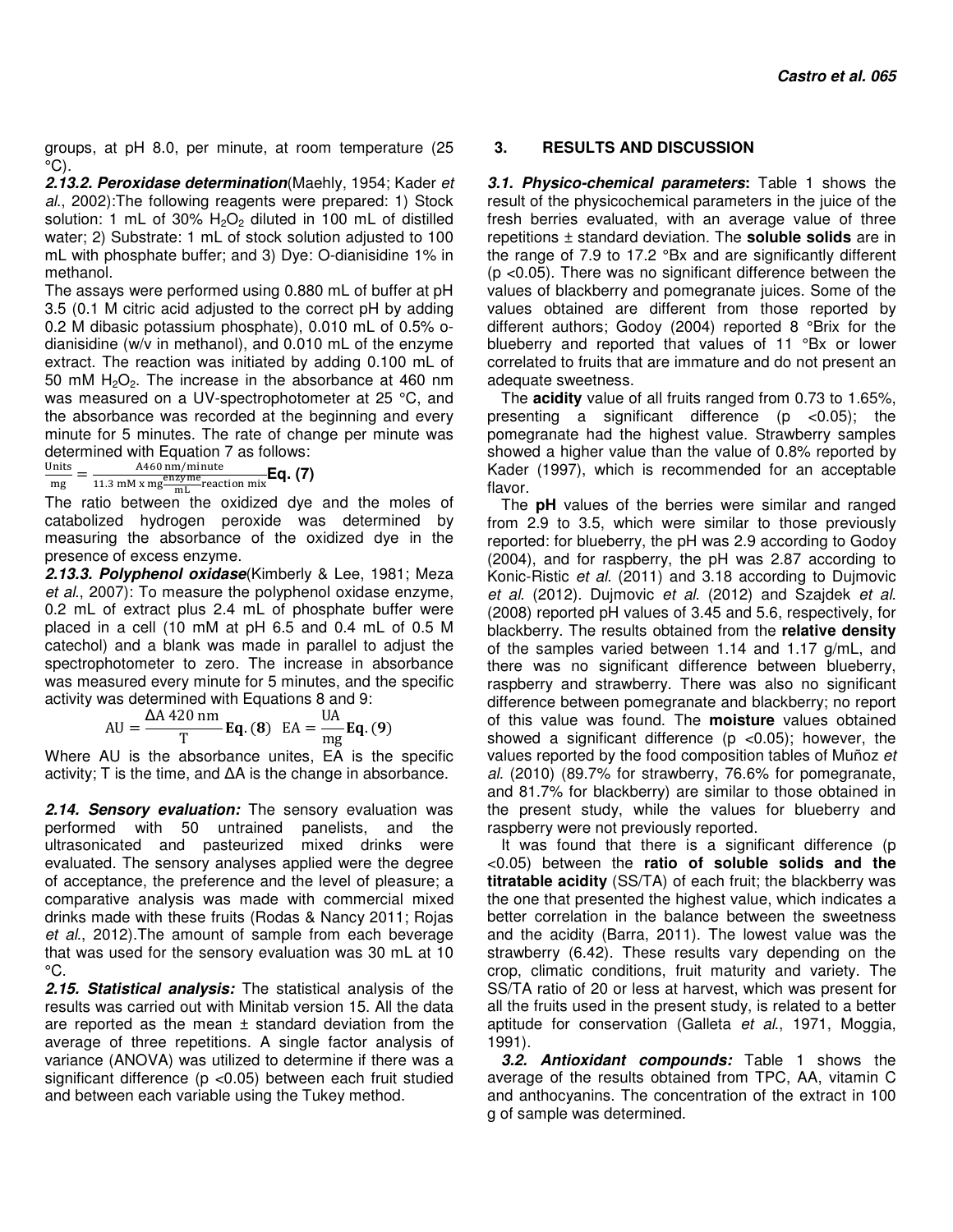|                                                                         | <b>Blueberry</b>             | Raspberry                   | <b>Strawberry</b>             | Pomegranate               | <b>Blackberry</b>            |
|-------------------------------------------------------------------------|------------------------------|-----------------------------|-------------------------------|---------------------------|------------------------------|
| <b><sup>o</sup>Brix</b>                                                 | $13.8 \pm 0.29$ <sup>d</sup> | $12.5 \pm 0.50^{\circ}$     | $7.9 \pm 0.10^b$              | $16.8 \pm 0.30^a$         | $17.2 \pm 0.29^a$            |
| Titratable acidity (%)                                                  | $1.03 \pm 0.032^{b}$         | $1.48 \pm 0.034^a$          | $1.23 \pm 0.007$ <sup>c</sup> | $1.65 \pm 0.013^a$        | $0.73 \pm 0.143^d$           |
| pH                                                                      | $3.1 \pm 0.09^{\circ}$       | $2.9 \pm 0.07^b$            | $3.5 \pm 0.19^a$              | $3.5 \pm 0.19^a$          | $3.4 \pm 0.21$ <sup>a</sup>  |
| <b>Relative density</b>                                                 | $1.142 \pm 0.0010^a$         | $1.143 \pm 0.0003^a$        | $1.144 \pm 0.0002^a$          | 1.170±0.0004 <sup>b</sup> | $1.158 \pm 0.0003^b$         |
| Humidity (%)                                                            | 81.50 $\pm$ 0.7 $^{\circ}$   | 76.86±1.0 <sup>a</sup>      | $90.07 \pm 0.7$ <sup>c</sup>  | 77.91±0.3 <sup>a</sup>    | $81.77 \pm 0.3^d$            |
| <b>SS/Acidity Ratio</b>                                                 | $13.39^{a}$                  | $8.44^{a,b}$                | $6.42b^c$                     | $10.18^{a,b,c}$           | 23.56 <sup>d</sup>           |
| <b>Total phenols</b>                                                    | $449.3{\pm}2.6^{b}$          | $297.2 \pm 2.0^c$           | 205.4 $\pm$ 2.1 <sup>d</sup>  | 328.7±2.5 <sup>a</sup>    | 448.0 $\pm$ 2.0 <sup>a</sup> |
| $(mg \text{ GAE}/100 g \text{ wb})$                                     |                              |                             |                               |                           |                              |
| <b>Monomeric anthocyanins</b>                                           | 138.4±0.05ª                  | $28.8 \pm 0.8$ <sup>b</sup> | $26.4 \pm 0.2^{b}$            | $130.0 \pm 1.14^a$        | 60.4 $\pm$ 0.07 $\mathrm{c}$ |
| cyanidin-3-<br>(mg<br>glucoside/100 g wb)                               |                              |                             |                               |                           |                              |
| <b>Vitamin C</b>                                                        | $18.33^{a}$                  | $43.42^{b}$                 | $37.28^{\circ}$               | $15.74^{e}$               | $11.13^{d}$                  |
| (mg ascorbic acid/ 100 g<br>wb)                                         |                              |                             |                               |                           |                              |
| <b>Antioxidant activity</b><br>(IC50<br>de<br>extract/ml<br>uL<br>DPPH) | $21.45^a$                    | $21.85^{a,b}$               | 25.99 <sup>c</sup>            | $17.85^{b}$               | $19.01^{a,b}$                |

 **Table 1.** Physicochemical parameters, total phenols, mono meric anthocyanins, vitamin C and antioxidant activity of fresh fruits.

Mean ± standard deviation (n=3). Different lowercase letters in each column indicate significant differences between edible berries (P< 0.05). SS: Soluble solids-; wb: wet base

*3.3. Total phenolic compounds (TPC):* A multilevel factorial design was carried out following a general linear model for phenols according to each solvent to determine the best extraction and quantification conditions of the phenolic compounds of the fruits studied. There was no significant difference in the extraction of phenolic acid with respect to the type of solvent (Fig. 1a), so 80% methanol acidified with hydrochloric acid 1% HCl was chosen. There was a significant difference (p <0.05) in the TPC among the 5 berries (Fig. 1b), which is attributed to the type and variety of fruit (Sellappan et al., 2002; Anttonen & Karjalainen, 2005; Szajdek &Borowska, 2008; Tzanakis et al., 2006).

The fruit with the highest phenol content was blueberry, with 449.3 mg GAE/100 g, and the lowest value was associated with strawberry— 205.4 mg GAE/100 g. In all cases, the berries evaluated were within the ranges reported by different authors (Sellappan et al., 2002; Anttonen & Karjalainen, 2005; Szajdek & Borowska, 2008; Tzanakis et al., 2006), with the exception of blackberry, whose value was below the value range of 361-555 mg GAE/100 g reported by Szajdek & Borowska (2008).

*3.4. Antioxidant activity:* According to the results of the main effect chart (Fig. 1c), there was a significant difference ( $p$  <0.05) in relation to the solvent used in the extraction; the largest was associated with 70% acetone. The antioxidant capacity was quantified based on extraction in acetone and expressed as  $IC_{50}$  (Table 1). The juice of the fruit with the highest antioxidant capacity was the blackberry. This value coincides with that reported by Konic-Ristic et al. (2011), who analyzed the juice of blackberries, raspberries and blueberries and reported  $IC_{50}$ values of 41.0  $\pm$  0.3, 66.7  $\pm$  2.1, and 70.5  $\pm$  3.9, respectively. The sample with the lowest antioxidant capacity was the strawberry, which also had the lowest content of phenols.

The relationship between the content of total phenols (mg GAE/100 g wb) and the antioxidant capacity reported as a percentage of inhibition was obtained by means of a scatter plot (Fig. 1d) and a regression analysis. The relationship was positive, presenting an adjustment of 70.4%. Nielsen et al. (2003) noted that the antioxidant capacity is not always due to polyphenols, but these contributed to a great extent, and the rest were attributed to compounds, such as anthocyanins and vitamins, contained in each food.

*3.5. Monomeric anthocyanins:* Table 1 shows the results obtained from the quantification of anthocyanins expressing these results as mg of cyanidin-3-glucoside/100 g wb. A significant difference (p <0.05) was found between the anthocyanin content of each fruit. The values obtained are within the ranges reported by different authors as follows: blueberry, 89-331 mg cyanidin-3-glucoside/100 g wb; strawberry, 20.7 mg cyanidin-3-glucoside/100 g wb;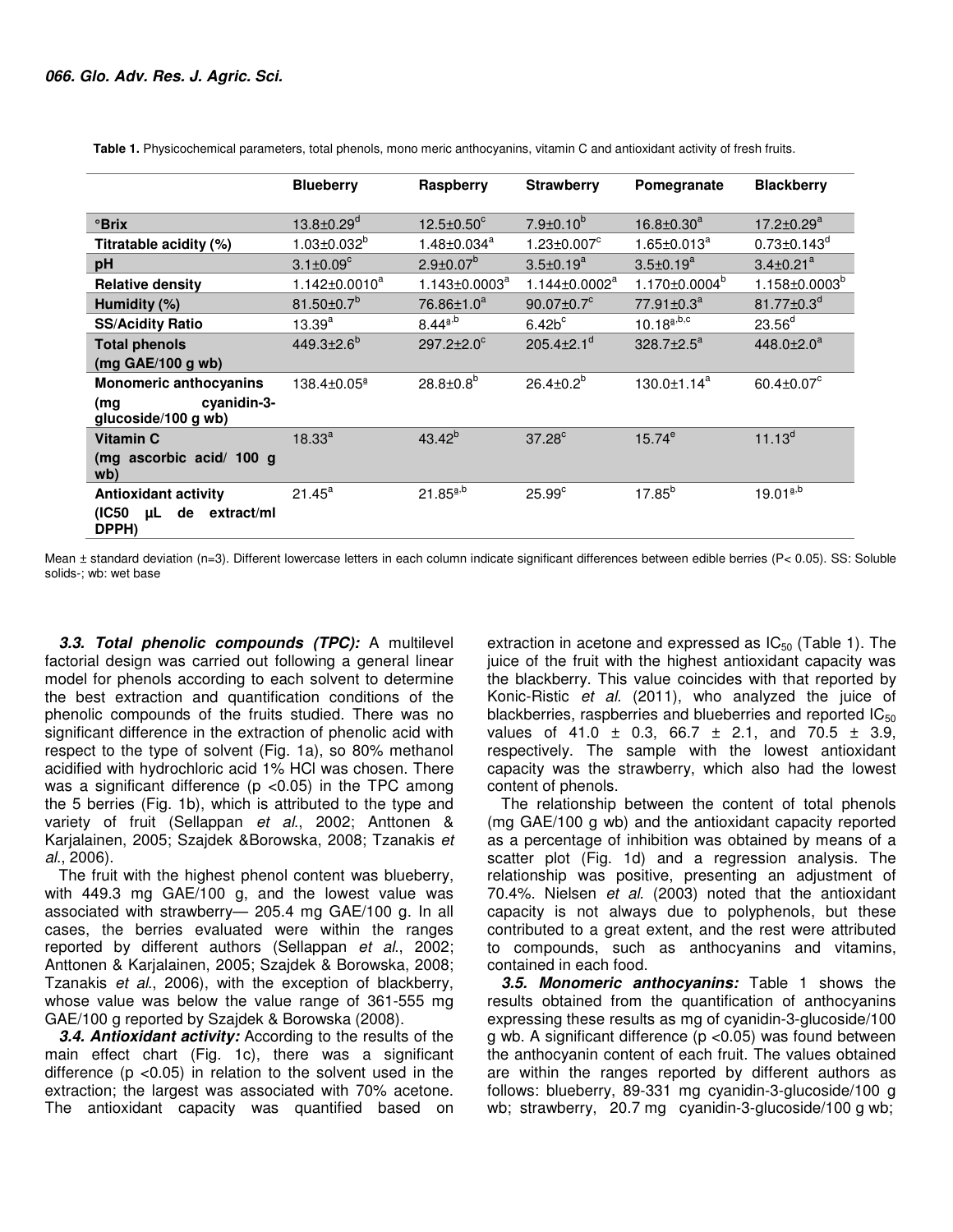

Figure 1.a) Main effects of TPC in relation to the solvent used b) TPC for each fruit (MetOH 80%:HCl 1%) c)Main effects of antioxidant activity (% inhibition) and solvent(MetOH 80%:HCl 1%) d) TPC vs antioxidant capacity dispersion graph of five fruits) ( $R^2 = 70.4$ %). Mean  $\pm$  standard deviation n=3, with p> 0.05 for the solvent and p<0.05 for the fruits. BB: Blackberry, R: Raspberry, S: Strawberry, BB: Blackberry, P: Pomegranate, MeOH: Metanol 80%

blackberry, 134.6-152.2 mg cyanidin-3-glucoside/100 g wb; and pomegranate, 18.9-109.1 mg cyanidin-3-glucoside/100 g wb (Kalt, 2001; Pantelidis et al., 2007; Zheng et al., 2007; Turfan et al., 2012). The exception to this was for raspberry, as its value was lower than the value range of 35.1-45.1 mg of cyanidin-3-glucoside/100 g wb reported by Pantelidis et al. (2007). The differences found are due to the fruit, variety, origin and growing conditions (Welch et al., 2008; He et al., 2010; Pervaiz et al., 2017). The fruit with the highest content of monomeric anthocyanins was blueberry with 138.4 mg/100 g wb, and the fruit with the lowest value was strawberry with 26.4 mg/100 g wb.

*3.6. Vitamin C:* The values obtained for vitamin C showed a significant difference between the five fruits (Table 1); raspberry had the highest value, followed by strawberry, blueberry, blackberry and pomegranate, with values ranging between 43.42 and 11.13 mg of ascorbic acid/100 g wb. Muñoz et al. (2010) reported in the food composition table a vitamin C contents of 57.0, 6.0 and 21.0 mg ascorbic acid/100 g wb for strawberry, pomegranate and blackberry, respectively, which differ from those obtained in this study. These values that report this reference were obtained from various sources from other countries, and the origin was not specified. Likewise, values for blueberry and raspberry were not reported in this reference. The data may differ due to various factors, such as the variety, state of maturation, climatic conditions and geographical region of the crop (Pérez et al., 1997; Fredes et al., 2014; Di Vittori et al., 2018).

Benvenuti et al. (2004) obtained similar values for blueberry, ranging between 12.4 and 13.1 mg ascorbic acid/100 g wb. De Ancos et al. (2000), reported raspberry data between 22.7 and 31.09 mg/100 g wb, which are similar values to those reported by Haffner (2002), which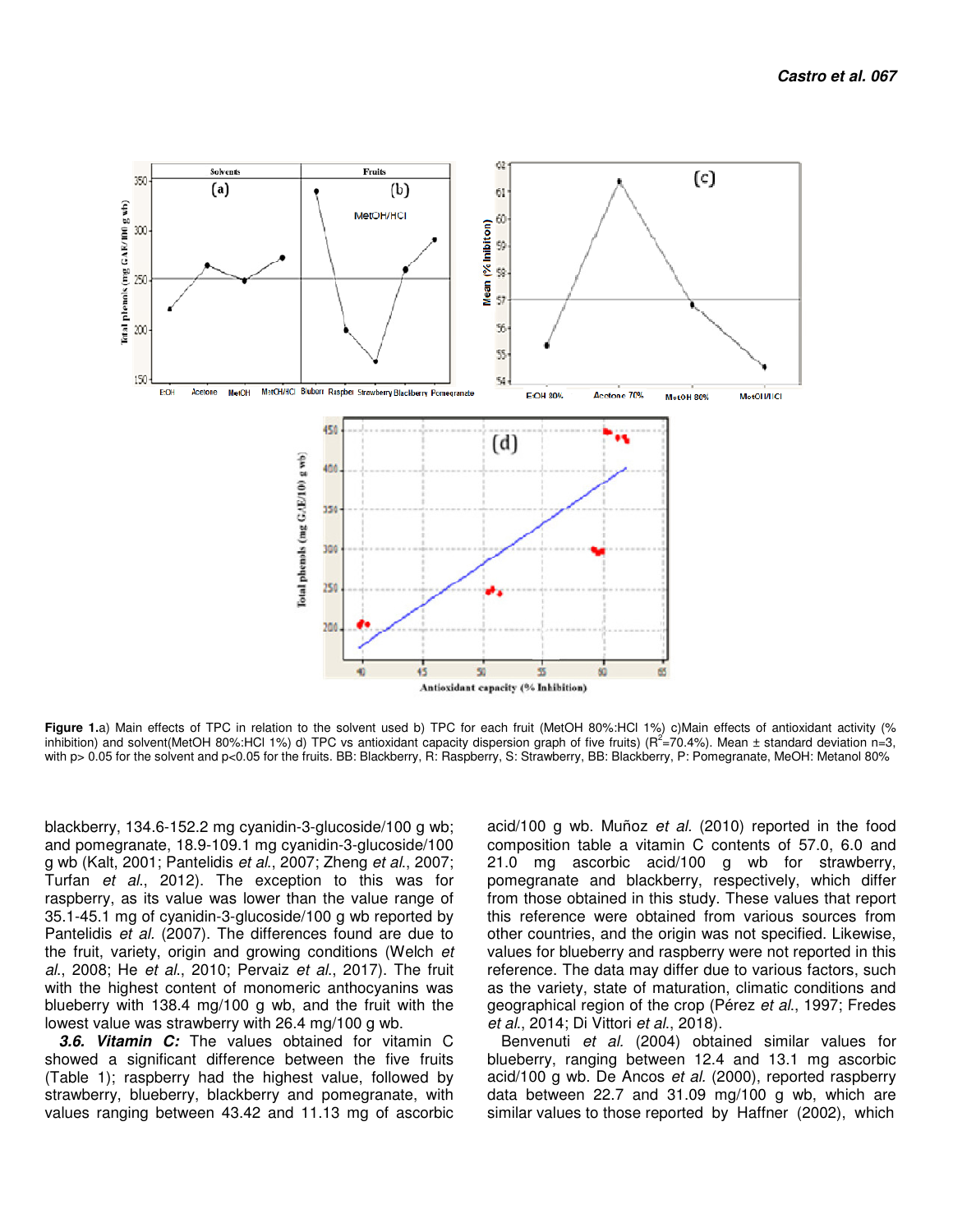ranged from 15.4 to 32.0 mg/100 g wb. For strawberry, pomegranate and blackberry, the values reported by Hakala (2003), Amararatne et al. (2012) and Benvenuti et al. (2004) were in the ranges of 32.4-84.7, 6.3-11.62 and 15.5-16.3 mg ascorbic acid/100 g wb, respectively.

*3.7. Analysis of ultrasonicated, pasteurized and commercial beverages:* 2 shows the physicochemical parameters, phenols, antioxidant capacity, anthocyanins and vitamin C values obtained from the processed beverages compared with commercial drinks. There was a significant difference ( $p$  <0.05) in the  $p$ H values, ranging from 2.71 to 3.43; these values are similar to those reported by Konić-Ristić et al. (2011), who reported pH values between 2.62 and 3.61 in juices of red raspberry, blackberry, blueberry and currants. For the titratable acidity, this study reported an interval between 0.74-1.97% for the same fruits; for the titratable acidity obtained from the 5 berries in the present work, values ranged from 0.41 to 0.95%.In general, there is no norm that specifies the physicochemical parameters in processed fruit drinks. According to the NOM-173-SCFI-2009 and the CODEX STAN 247 (2005), the main characteristics of the beverages made from multiple fruits or a mixture of several fruits are the range of soluble solids that have been reported between 7.5 and 16 °Bx with a low acidity index (Ocampo, 2000; Hellín et al., 2003; CODEX STAN 247- 2005). The analyzed beverages are within the stipulated parameters, such as the percentage of natural fruit juice used, which must be between 16 and 50% (v/v). The relationship between soluble solids and acidity in fruit juices is of interest to ensure good quality in the final product (Masithoh et al., 2016; Suszek et al., 2017).

All the bioactive compounds in the beverages presented a significant difference. Similar data from TPC were found to those reported by Medina, (2011) (70-238 mg GAE/100 mL). The data obtained on drinks made from similar fruits, with the exception of drink number three, had a very low content of bioactive compounds. The  $IC_{50}$  obtained in the analyzed beverages of the present work was found between 14.9 and 58.5. The values obtained for anthocyanins ranged from 0.7 to 61 mg/100 mL. Mullen et al. (2007) reported an anthocyanins range of 2.8-7.5 mg of cyanidin-3-glucoside/100 mL, which were obtained from 13 commercial drinks of a similar fruit mix. The processed beverages in this work have a higher content of anthocyanins because they were made with natural fruit juice.

Regarding the content of vitamin C, the NOM-086-SSA1- 1994 stipulates a value of 60 mg/100 mL in fruit beverages. Table 2 shows that all commercial beverages, except drinks number one and number four, are below the stipulated value in the standard norm; the other beverages meet this specification since most have added vitamin C to be within the established intervals. It should be noted that the processed drinks of the present work did not have

added vitamins or preservatives. In general, it is observed that for both pasteurized and ultrasonicated drinks, the highest values were obtained in the content of phenols, anthocyanins and antioxidant capacities, with the exception of the commercial beverage number five that presented the highest antioxidant capacity, which might be related to the addition of multiple vitamins and antioxidant extracts as indicated on the label and not precisely to the antioxidant capacity of the fruit itself.

Table 3 also shows that the percentage of natural fruit juice contained in commercial beverages is very low with the exception of commercial beverage number four; drinks made by ultrasonication and pasteurization contain 48% natural fruit juice, a value within the interval of 16 to 50% as reported by CODEX STAN 247 (2005).

For comparative purposes, the effect of pasteurization on the bioactive compounds content of each beverage of individual fruit was analyzed. The individual drink of each fruit was prepared with 9.6% volumetric juice to 100 ml and adjusted to 12 °Bx as the mixed drink was prepared. The results showed that the fruit drink made of blueberry had the highest content of phenols (26.7±0.7 mg GAE/100 g) and anthocyanins (6.92±0.03 mg cianidina-3-glucósido/100 g) and the fruit drink made with strawberry had the lowest content of phenols (21.07±0.5 mg GAE/100 g and anthocyanins (1.31±0.02 mg cianidina-3-glucósido/100 g). The highest antioxidant capacity was the pomegranate drink (IC50=1.85±0.06), and the lowest value was the strawberry drink (IC50 =  $5.77\pm0.45$ ). The percentage of decrease in the content of phenols was between the values of 6% (blackberry) and 42% (pomegranate). The loss of the antioxidant capacity was so variable in the individual beverages of the five fruits, and the percentage of decrease was 3.24% for pomegranate and up to 68.7% for strawberry. The loss of anthocyanins was close to 50% in all processed beverages.

*3.8. Shelf life of the ultrasonicated and pasteurized drink:* The physicochemical parameters of the ultrasonicated and pasteurized beverages during storage for 21 and 56 days, respectively, showed slight variations with respect to time. The pH and density did not vary during the days of storage by either process. For the beverage prepared by the pasteurization process, the acidity increased from  $0.96 \pm 0.00$  to  $1.60 \pm 0.00$  g/100 mL during the storage time, while with the ultrasonication, there was no significant difference in the acidity between the initial and final storage times. The °Bx decreased from 13 (initial time) to 12 (final time) in the pasteurized beverage, and the ultrasonicated beverage did not present variation in the °Bx value.

The main characteristics of commercial drinks made with multiple fruits are the following: the °Brix interval must vary between 10 and 16, the pH at 20 °C must be greater than 2.5, and the titratable acidity expressed as % citric acid must be greater than 0.2 g/100 mL (CODEX STAN 247,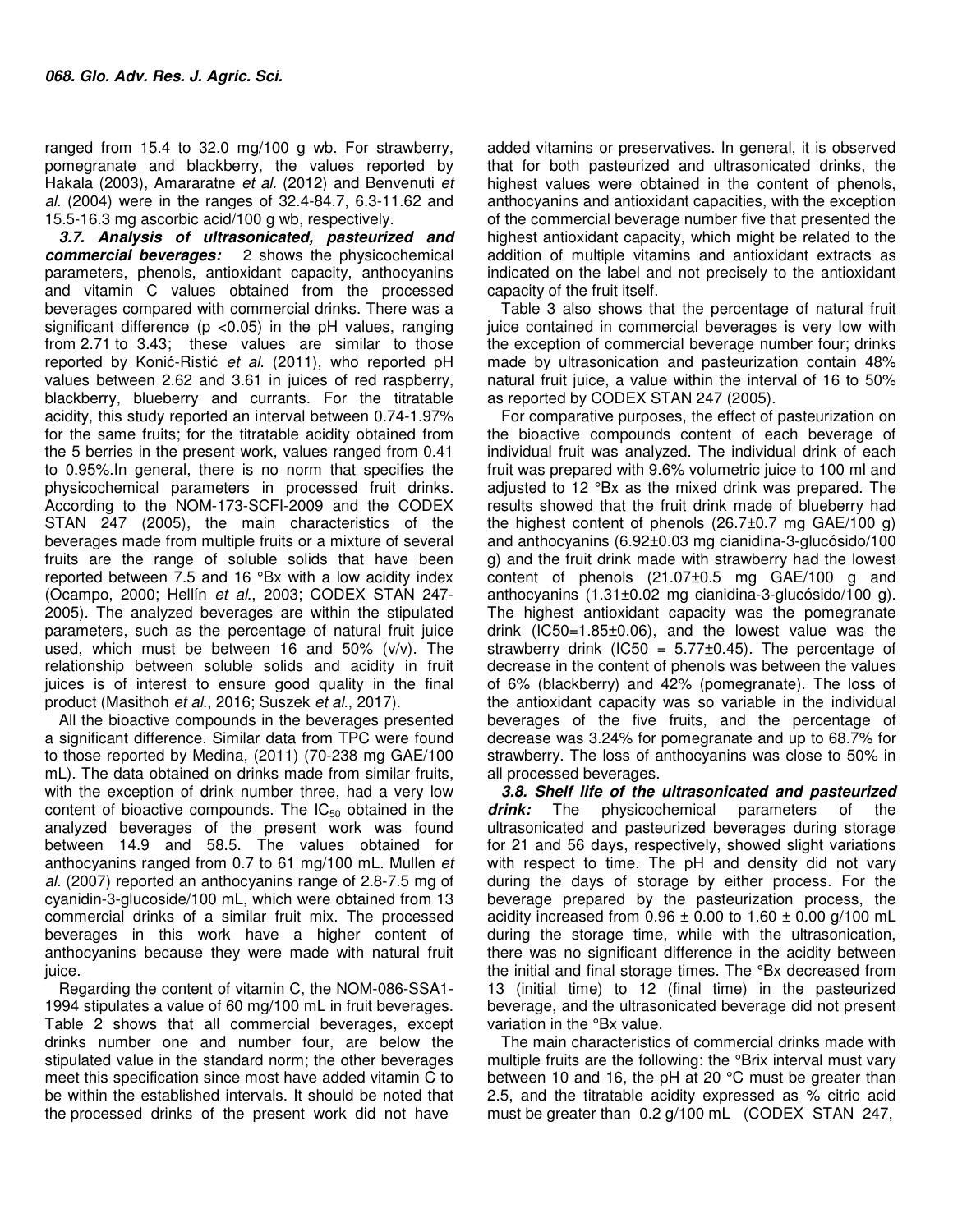**Table 2.** A) Physicochemical characteristics, B) phenols, anthocyanins and vitamin C of processed and commercial beverages

| <b>Sample</b>                                             | *Ingredients<br>and<br>specifications of<br>each<br>iuice                                                     | pH                            | $^{\circ}$ Brix                        | <b>Titulable acidity</b><br>(%)                         | Relative<br>density                                     |
|-----------------------------------------------------------|---------------------------------------------------------------------------------------------------------------|-------------------------------|----------------------------------------|---------------------------------------------------------|---------------------------------------------------------|
| <b>Ultrasonic</b><br>beverage                             | Cranberry,<br>raspberry,<br>strawberry,<br>pomegranate<br>blackberry:<br>and<br>48%<br>natural fruit juice    | $3.26 \pm 0.015^{c,d}$        | $12.6 \pm 0.115^{b,d}$                 | $0.80 \pm 0.030^a$                                      | 1.14                                                    |
| <b>Pasteurized</b><br>beverage                            | Cranberry,<br>raspberry,<br>pomegranate<br>strawberry,<br>blackberry:<br>48%<br>and<br>natural fruit juice    | $3.29 \pm 0.025$ <sup>d</sup> | $12.8 \pm 0.289^{b,d}$                 | $0.95 \pm 0.030^e$                                      | 1.05                                                    |
| <b>Commercial</b><br>beverage                             | Concentrated apple juice:<br>26%. Pomegranate extract:<br>4%                                                  |                               |                                        |                                                         |                                                         |
| 1.                                                        | Concentrated<br>rehydrated<br>juices: % NE<br>Grape, pomegranate and<br>cranberry                             | 2.74±0.006ª                   | $14.0 \pm 0.000^a$                     | $0.74 \pm 0.007$ <sup>f</sup>                           | 1.18                                                    |
| $\overline{2}$                                            | Concentrated "Capri sun":<br>% NE<br>Apple, pomegranate and<br>cranberry                                      | $2.74 \pm 0.006^b$            | $13.1 \pm 0.115^b$                     | $0.82 \pm 0.013$ <sup>a</sup>                           | 1.15                                                    |
| 3                                                         | Blackberry and raspberry:<br>48% natural fruit juice                                                          | $2.71 \pm 0.006^{a,b}$        | $11.3 \pm 0.289$ <sup>c</sup>          | $0.41 \pm 0.007$ <sup>c</sup>                           | 1.16                                                    |
| $\overline{\mathbf{4}}$                                   | Concentrated<br>cranberry<br>and pomegranate: % NE                                                            | $3.43 \pm 0.006^e$            | 13.9±0.115ª                            | $0.66 \pm 0.007$ <sup>d</sup>                           | 1.17                                                    |
| 5                                                         | Grape, blueberry, apple,<br>pear, cherry, pomegranate,<br>antioxidant seeds, green<br>and white tea, and aloe | $3.16 \pm 0.010$ <sup>r</sup> | $11.6 \pm 0.115$ <sup>c</sup>          | $0.51 \pm 0.007^b$                                      | 1.04                                                    |
| $\bf 6$                                                   |                                                                                                               | $3.22 \pm 0.025$ °            | $9.2 \pm 0.289^e$                      | $0.49 \pm 0.007^b$                                      | 1.03                                                    |
| $\overline{B}$                                            | <b>Phenols</b>                                                                                                |                               | <b>Antioxidant</b>                     | <b>Anthocyanins</b>                                     | <b>Vitamin C</b>                                        |
|                                                           | mg GAE/100 mL                                                                                                 |                               | capacity (IC <sub>50</sub> )           | mg/100 mL                                               | mg/100 mL                                               |
| <b>No tratment</b>                                        | 312.32±6.48                                                                                                   |                               | 23.9±0.17                              | 57.934±0.62                                             | 75.32±6.66                                              |
| <b>Ultrasonic beverage</b><br><b>Pasteurized beverage</b> | 329.356±7.29 <sup>h</sup><br>292.7±7.34 <sup>9</sup>                                                          |                               | $21.7 \pm 0.08^b$<br>$25.8 \pm 0.11^b$ | $58.3 \pm 0.71$ <sup>n</sup><br>56.59±0.87 <sup>9</sup> | $65.09 \pm 6.6^e$<br>61.29 $\pm$ 6.6 <sup>a,b,c,d</sup> |
| <b>Commercial beverage</b>                                |                                                                                                               |                               |                                        |                                                         |                                                         |
| $\mathbf{1}$                                              | $84.3 \pm 1.4^a$                                                                                              |                               | $34.5 \pm 0.36^a$                      | $2.80 \pm 0.22^a$                                       | $54.85 \pm 11^a$                                        |
| $\mathbf 2$                                               | $57.2 \pm 0.9^b$                                                                                              |                               | $44.0 \pm 0.54$ <sup>c</sup>           | $6.31 \pm 0.39^b$                                       | $182.92 \pm 12^{f}$                                     |
| 3                                                         | $9.5 \pm 0.7^c$                                                                                               |                               | $58.5 \pm 0.66$ <sup>d</sup>           | $0.70 \pm 0.17$ <sup>c</sup>                            | $62.77 \pm 0^6$                                         |
| 4                                                         | $151.9 \pm 2.1$ <sup>d</sup>                                                                                  |                               | $34.0 \pm 0.23$ <sup>a</sup>           | 43.58 $\pm$ 0.52 <sup>d</sup>                           | $27.66 \pm 11^a$                                        |
| 5                                                         | $260.4 \pm 3.0^e$                                                                                             |                               | $14.9 \pm 0.03^e$                      | $3.50 \pm 0.34^e$                                       | 77.79±13°                                               |

Mean ± standard deviation (n=3). Different lowercase letters in each column indicate significant differences between edible berries (P< 0,05), according to Tukey's analysis. \*Percentage of fruit and ingredients reported in the nutritional information table on the label of each beverage. NE: Not specified

 **Table 3.** Average life of each bioactive analyzed.

| <b>Bioactive analyzed</b>   | Temperature   | 1⁄2<br>days<br>pasteurized<br>beverage | $t \frac{1}{2}$ days<br>ultrasonic<br>beverage |
|-----------------------------|---------------|----------------------------------------|------------------------------------------------|
| <b>Total phenols</b>        | 4 °C          | 165                                    | 365                                            |
| <b>Antioxidant capacity</b> | 4 °C          | 51                                     | 257                                            |
| <b>Anthocyanins</b>         | $4^{\circ}$ C | 28                                     |                                                |
| Vitamin C                   | 4 °C          | 75                                     |                                                |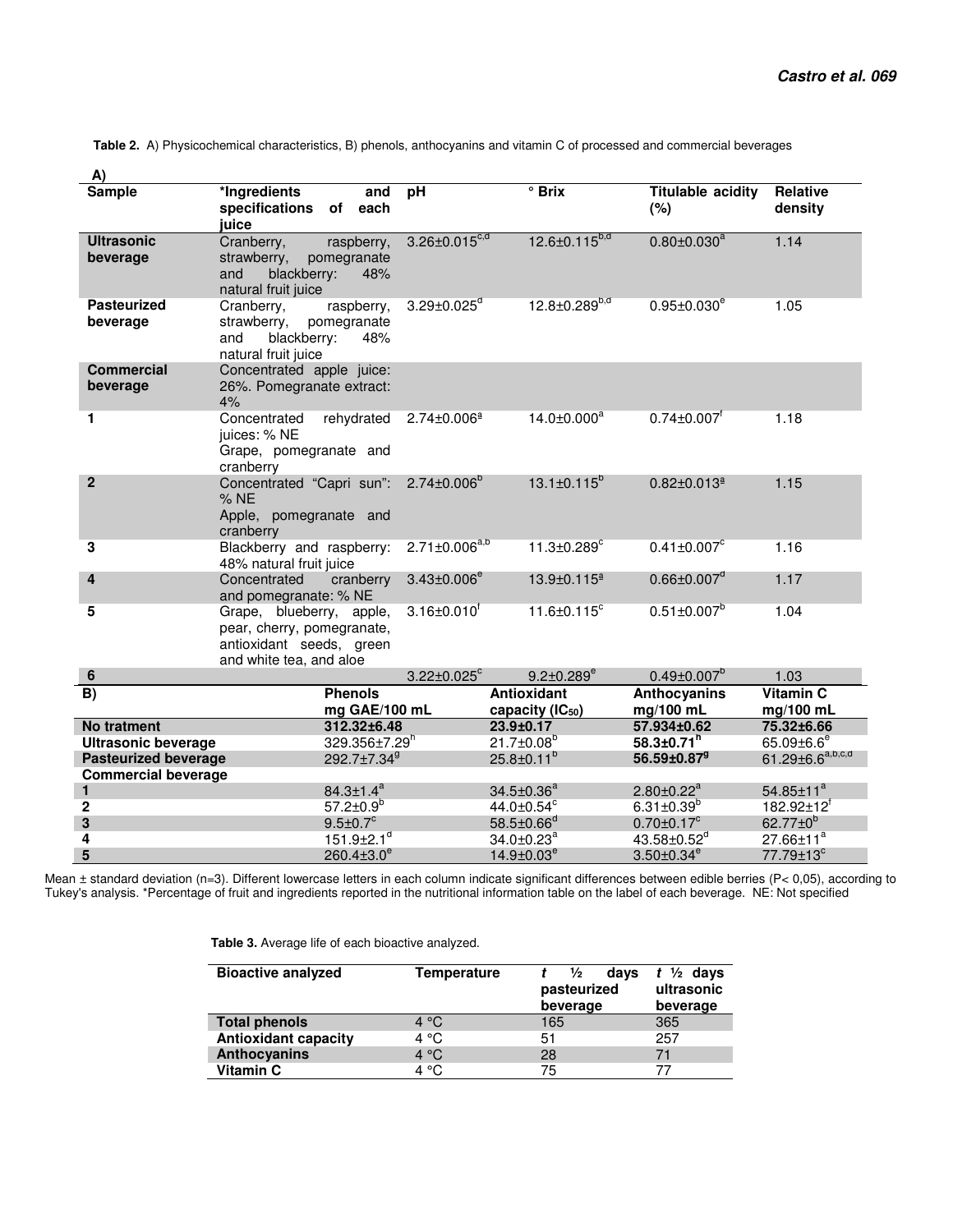

**Figure 2.** Kinetics of the bioactive compounds of the pasteurized and ultrasonic beverage. TPC:total phenolics compounds, AC: antioxidant capacity.

2005; Fernández et al., 2006). The results obtained for the prepared drinks are in the range of these values; the °Bx ranged from 13-12.07 with a slight decrease with storage time. The values were similar to those obtained by Vázquez et al. (2010), who analyzed 15 mixtures of beverages made with berries. For titratable acidity, Konić-Ristić et al. (2011) reported an interval between 0.74 and 1.97 for drinks made with berries. No reports were found for the relative density, and the results obtained in the present work ranged from 0.96 to 1.60.

*3.9. Bioactive compounds in ultrasonicated and pasteurized beverages:* Fig. 2 shows a decrease in the values of TPC, anthocyanins and vitamin C for both pasteurized and ultrasonicated drinks.

During storage, 99% of the TPC were preserved in the ultrasonicated drink, while 73.1% of the TPC were preserved in the pasteurized drink; the antioxidant capacity was 87% and preserved in the ultrasonicated beverage, and the antioxidant capacity in pasteurized drink increased more than twice the initial value during storage. The ultrasonicated beverage conserved 81% of the anthocyanins, while the pasteurized drink retained only 29.1%; the ultrasonicated drink conserved 87% of the vitamin C, and the pasteurized drink preserved only 51%. The initial value of phenols was similar to that obtained by Mitic et al. (2011), which was a value that ranged from 2698.63 to 2813.05 mg GAE/L. The same authors reported anthocyanin content that varied between 148 and 920 mg of cyanidin-3-glucoside/L in nine commercial juices, and these values were similar to those of the present work.

The total phenols, anthocyanins and antioxidant capacities were not as affected by the process of ultrasonication since this treatment favors the extraction of these substances and has been reported to have a minimal

detrimental effect in sensory parameters, such as taste, color and smell, in juices and nectars made with these fruits (Tiwari et al., 2009; Alighourchi et al., 2014). The pasteurization temperature could help to release antioxidant compounds or produce changes or isomerization processes that form compounds with greater antioxidant activity.

Regarding the content of vitamin C, the Mexican standard NOM-086-SSA1-1994 stipulates a value of 60 mg/100 g for nectar, and this value was met in the processed beverages during the first seven days of storage. Both processed drinks suffered a decrease in vitamin C because it is very susceptible to degradation due to high temperatures and other factors, such as oxidation and interaction with metals (Ajibola et al., 2009).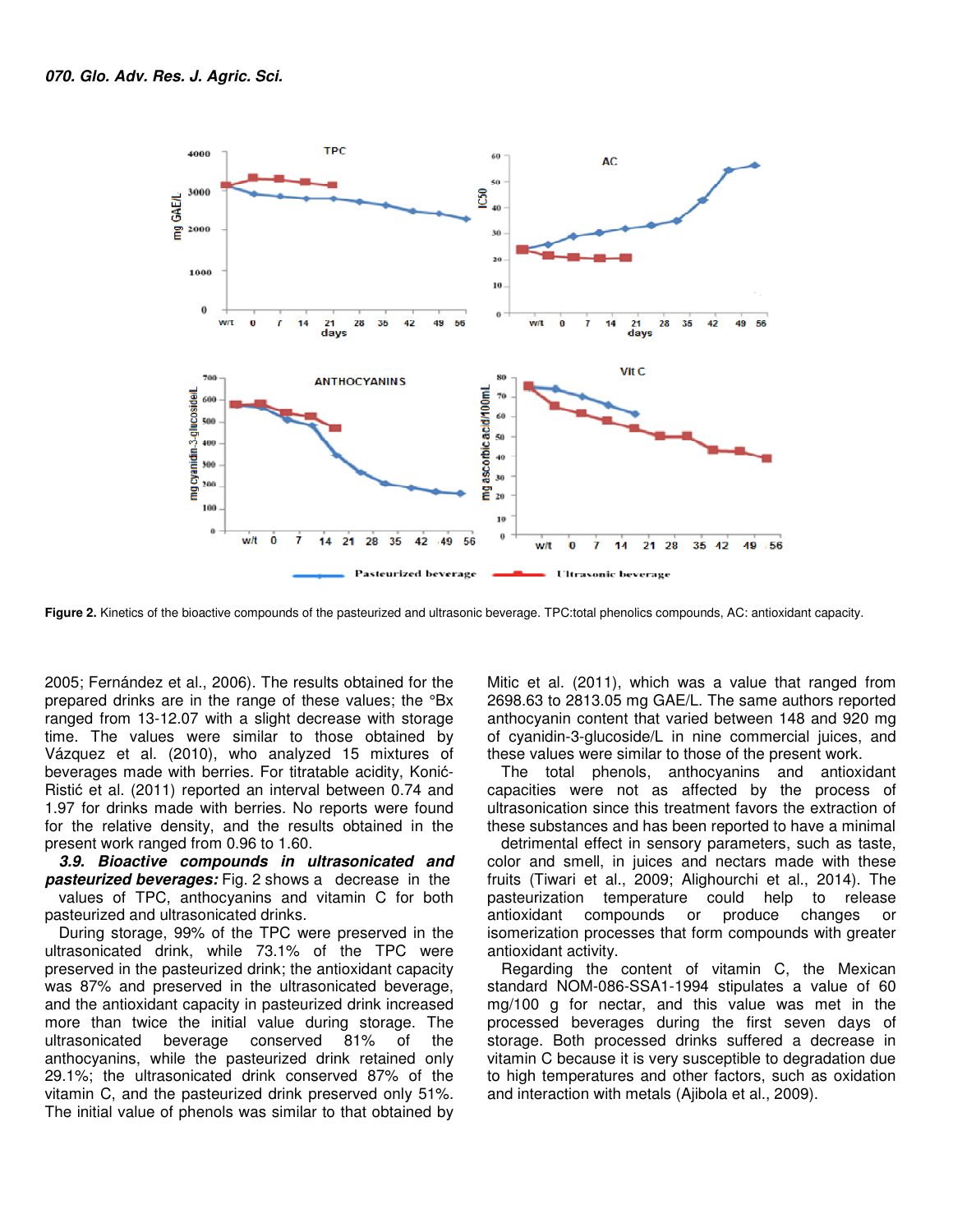

**Figure 3.a)** Kinetics of degradation of total phenols, antioxidant capacity and anthocyanins: a) pasteurized beverage, for 56 days in refrigeration (4 ° C). **b)** ultrasonic drink, for 21 days in refrigeration (4 ° C)

*3.10. Kinetics of bioactive compounds in processed beverages.* Fig. 3a and 3b show the first-order kinetic models that were applied to each of the data obtained from the bioactive compounds. The decrease during the storage days was adjusted to this model since a linear behavior was obtained with an R2  $\ge$  90% in total phenols, antioxidant capacity, anthocyanins and vitamin C.Table 3 shows the average life of each bioactive compound analyzed. The compounds most susceptible to degradation in both processed beverages were anthocyanins followed by vitamin C; anthocyanins are unstable and produce a dark brown color during processing and storage (Turfan et al., 2012; Moura et al., 2017).

The most stable compounds were the total phenols; as mentioned by Barba et al. (2012), heat treatment does not have a significant effect on phenols because the enzymes that degrade phenols are inactivated after pasteurization or heat treatment. The values obtained correspond to the

days it takes to degrade 50% of the total content of the bioactive compounds.

*3.11. HPLC analysis:* Fig. 4 shows the chromatogram obtained by HPLC for the standards used. Polyphenols were identified at 280 nm, and the anthocyanins were

identified at 520 nm.The retention times obtained for the phenols were as follows: ferulic acid, 36.97 minutes; catechin, 14.50 minutes; epicatechin, 30.05 minutes; quercetin, 48.87 minutes; resveratrol, 38.86 minutes; and routine, 46.37 minutes. The retention times obtained for anthocyanins were as follows: cyanidin-3-glucoside, 32.67 minutes; chlorinated cyanidin, 49.88 minutes; delphinidin, 41.50 minutes; pelargonin, 26.63 minutes; and chlorinated pelargonidin, 61.05 minutes.

Table 4 shows that catechin was identified in the individual juice of each fruit, with the exception of blackberry, and in the pasteurized and ultrasonicated beverages; the fruit with the highest contents of catechin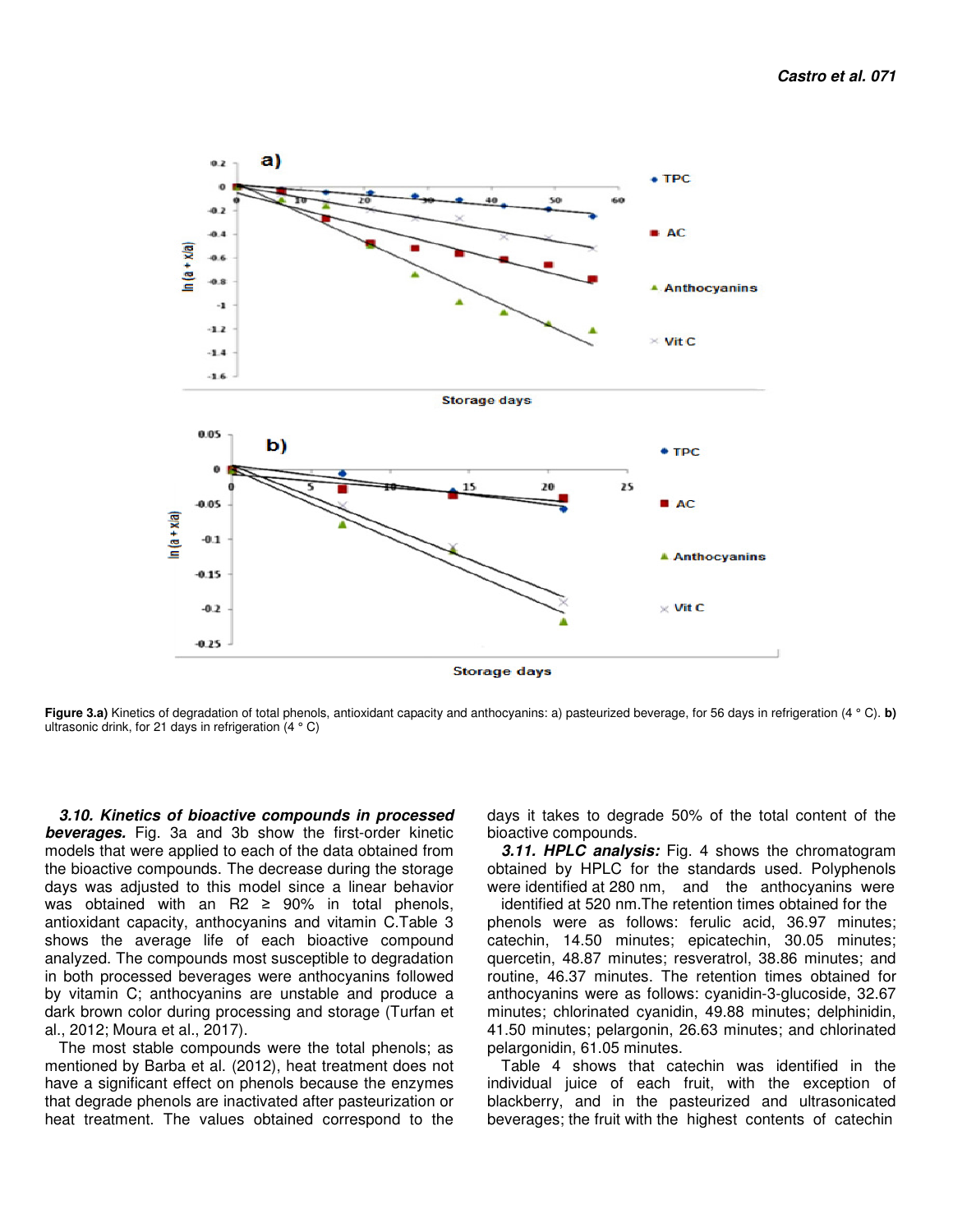

 **Figure 4.** Standards of bioactive compounds identified by HPLC a) phenolic at 280 nm and b) anthocyanins at 520 nm

**Table 4.** HPLC quantification of phenolic compounds and anthocyanins ND: Not Detected, PB: Pasteurized beverage, UB: Ultrasonic beverage

| <b>SAMPLE</b>     | <b>Catechin</b><br>mg/100 g | Epicatechin<br>mg/100 g | <b>Ferulic</b><br>acid<br>mg/100<br>g | <b>Resveratrol</b><br>mg/100 $q$ | <b>Rutin</b><br>mg/100<br>g | Pelargonin<br>mg/kg | cvanidin-3-<br>glucoside<br>mg/100 g | <b>Delfinidin</b><br>mg/100 g |
|-------------------|-----------------------------|-------------------------|---------------------------------------|----------------------------------|-----------------------------|---------------------|--------------------------------------|-------------------------------|
| <b>Blueberry</b>  | 1.24                        | <b>ND</b>               | <b>ND</b>                             | 0.589                            | 39.27                       | 0.801               | 95.301                               | 29.88                         |
| Raspberry         | 3.31                        | 163.53                  | 6.18                                  | ND                               | 37.14                       | <b>ND</b>           | 35.04                                | <b>ND</b>                     |
| <b>Strawberry</b> | 2.26                        | 86.10                   | 37.5                                  | 0.760                            | <b>ND</b>                   | <b>ND</b>           | <b>ND</b>                            | N <sub>D</sub>                |
| Pomegranate       | 0.47                        | 31.08                   | <b>ND</b>                             | 1.570                            | <b>ND</b>                   | 1.45                | 8.98                                 | <b>ND</b>                     |
| <b>Blackberry</b> | ND.                         | ND                      | 3.21                                  | <b>ND</b>                        | <b>ND</b>                   | <b>ND</b>           | 162.16                               | 8.93                          |
| $PB$ (mg/mL)      | 7.29                        | 2.654                   | 0.014                                 | 0.642                            | 22.77                       | <b>ND</b>           | 0.358                                | 0.28                          |
| $UB$ (mg/mL)      | 8.53                        | 8.99                    | 0.021                                 | 1.312                            | 28.95                       | <b>ND</b>           | 0.580                                | 3.53                          |

(3.31 mg/100 g) and epicatechin (163,536 mg/100 g) was raspberry.Strawberry was the fruit with the highest content of ferulic acid (37.5 mg/100 g), and pomegranate had the highest resveratrol content (1.57 mg/100 g); routine was identified only in blueberry and raspberry. All the bioactive compounds decreased both in the pasteurized drink and in the ultrasonicated drink compared with fresh fruit; this decrease is attributed to the preservation process but a dilution was used in the processed beverages (52% water).

The anthocyanins, pelargonin, cyanidin-3-glucoside and delphinidin were identified in the samples of the five fruits and in the pasteurized and ultrasonicated beverages. Cyanidin was found in all the samples analyzed except for the strawberry. Blueberry showed the highest content of delphinidin (29.88 mg/100 g).

Berries and their products are a good source of bioactive compounds and contribute significantly to the recommended intake of these compounds (Konić-Ristić et al., 2011).

*3.12. Microbiological stability:* The inactivation of molds and yeasts in the processed beverages was achieved with pasteurization and ultrasonication processes. Thermal processing by pasteurization is the most effective method for the inactivation of most effective method for the inactivation of microorganisms; however, the process of ultrasonication has also been shown in several studies to be effective in microbial inactivation due to the weakening of the bacterial membrane and in destruction of molds and yeasts by the effect of cavitation (Sala et al., 1995; Villamiel & De Jong, 2000; Patist & Bates, 2008). The microbiological count was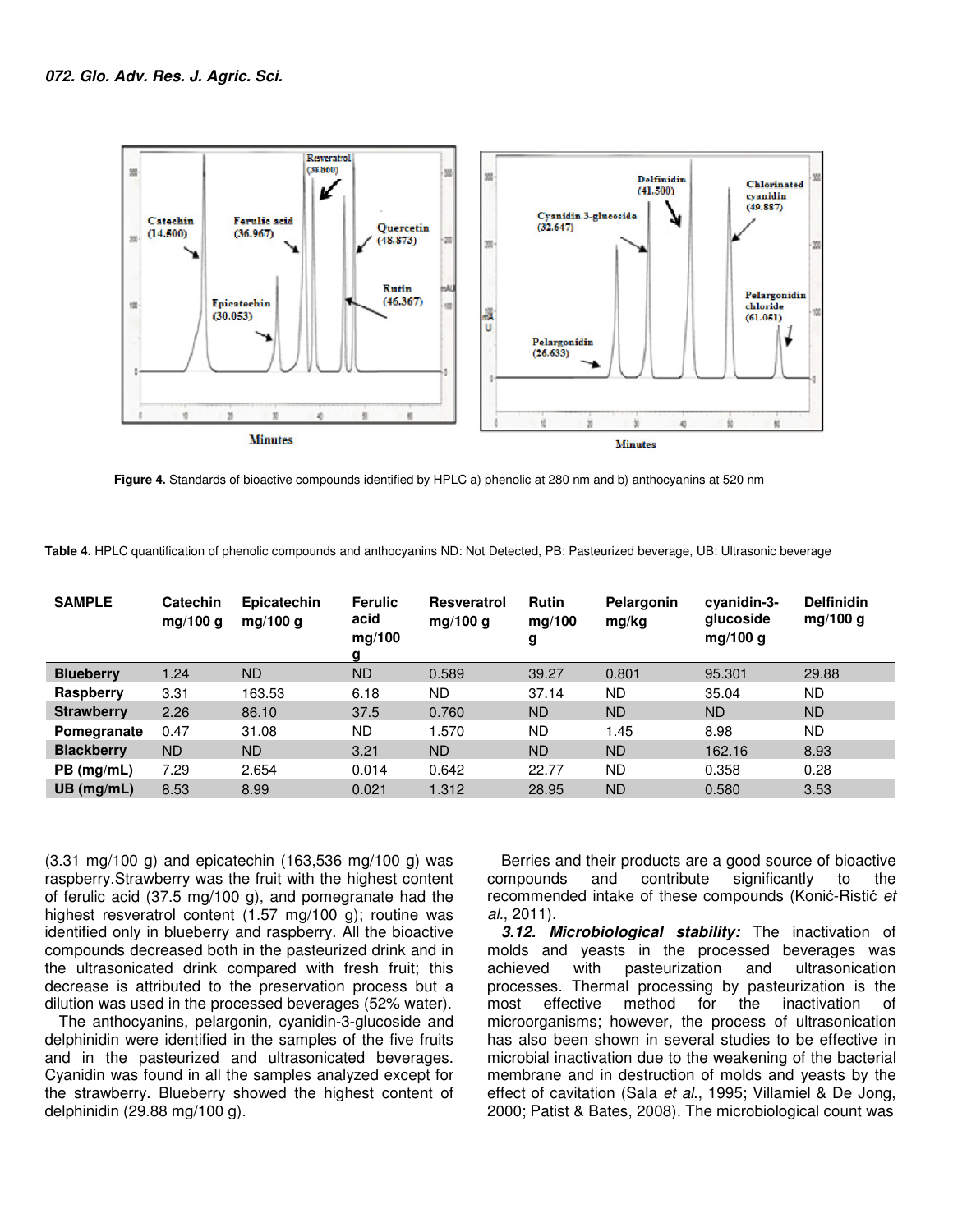negative in both treatments at 21 and 56 days; this count was determined until 90 days for the pasteurized juice and 30 days for the ultrasonicated juice to determine the moment of the growth of colonies. The result of the count was very low due to the efficient processing treatments, the acceptable sanitary state of the raw material, and the good hygienic conditions in the processing of the juices. In contrast, the pH of the products were close to 3.5, which positively influences low bacterial development (Parish et al., 1990; Torres et al., 2008).

#### *3.13. Enzymatic activity*

*3.13.1. Pectin methylesterase (PME):*The initial activity value of PME of the untreated beverage was 110.25%, while in the ultrasonicated and pasteurized beverages, no enzymatic activity was detected during storage (21 and 56 days, respectively). Awad (1980) reported that the PME is thermolabile at temperatures close to 74 °C, a temperature similar to that used in the pasteurized drink. The ultrasonication process also inhibited enzymatic activity. Terefe et al. (2009) reported the inactivation of the PME and the reduction in the particle size in tomato juices treated by ultrasonication.

*3.13.2. Polyphenol oxidase (PPO):* The initial value of the PPO in the juice without treatment was 299 AU/mg protein, and after the processing treatment, the PPO values were 16.13 AU/mg protein in the pasteurized drink and 27.52 AU/mg protein for the ultrasonicated drink, with inhibition percentages of 83.87% and 72.46%, respectively. Giner et al. (2001) reported that polyphenol oxidase has a maximum catalytic activity at a pH between 5 and 8, and the pH of processed beverages ranged from 3.36 to 3.56. In addition, the authors mentioned that at pH levels of 3.15, 3.6 and 4, less suitable conditions are generated for the enzymatic activity of polyphenol oxidase.

*3.13.3.Peroxidase.*The inactivation of peroxidase was achieved in beverages processed by pasteurization and ultrasonication. Previous studies concluded that treatment by emerging technologies, such as ultrasonication, reduced peroxidase (POD) in tomato juice by 97% and inhibited POD by 45-100% in orange juice and grape juice (Aguiló-Aguayo et al., 2008; Elez-Martínez et al., 2006; Marsellés-Fontanet & Martín-Belloso, 2007).

*3.14. Sensory evaluation:* In the acceptance grade test, the ultrasonicated beverage obtained 86% acceptance, the pasteurized beverage obtained with 68% acceptance, and the commercial drink obtained 66% acceptance and was the least accepted beverage.For the evaluation of the degree of preference, 60% of the panelists preferred the ultrasonicated drink, 52% preferred the commercial drink and 56% preferred the pasteurized drink. In the evaluation of the level of taste, the ultrasonicated drink had the highest percentage (79.8%), followed by the commercial drink (53.4%) and the pasteurized beverage (48.73%). In

general, the ultrasonicated beverage obtained the highest percentages in the three tests since the panelists mentioned that it was the drink with the best color and flavor.

### **CONCLUSIONS**

Blueberry presented the highest contents of phenols and anthocyanins, while the fruit with the highest antioxidant capacity was blackberry; strawberry presented the lowest values of phenols, antioxidant activity and anthocyanins.

The ultrasonication process was the best method to preserve the highest value of TPC, anthocyanins and vitamin C. Catechin was identified in the juice of each fruit, with the exception of blackberry, as well as in pasteurized and ultrasonicated beverages. Epicatechin was identified in all samples except in blueberry and blackberry juices. Strawberry was the fruit with the highest content of ferulic acid, and pomegranate presented the highest resveratrol content; routine was identified only in blueberry and raspberry. All the compounds decreased in both pasteurized and ultrasonicated drinks. Of the anthocyanins, only pelargonin, cyanidin-3-glucoside and delphinidin were identified in the samples of the five berries and in the pasteurized and ultrasonicated beverages. The mixed drink of the berries presented bioactive compounds, which signifies that it has the properties of a functional drink.

The processes of pasteurization and ultrasonication were effective sboth in microbial inactivation and in the inactivation of enzymes that deteriorate the sensory and nutritional quality of mixed drinks composed of berries. In the analysis of the sensory evaluation, the ultrasonicated beverages, followed by the commercial drinks, had the highest percentages in acceptance, preference and liking. In general, it is important to consider a conservation treatment different from the thermal treatment to guarantee a lower loss of bioactive compounds and favor the sensory attributes of this type of product.

#### **FUNDING AND ACKNOWLEDGMENTS**

The authors wish to thank the Research and Postgraduate Secretariat of the INSTITUTO POLITÉCNICO NACIONAL (SIP-IPN) for the financial support of this study.

#### **REFERENCES**

Abid M, Jabbar S, Wu T, Hashim MM, Hu B, Lei S, Zhang X, Zeng X (2013). Effect of ultrasound on different quality parameters of apple juice. Ultrasonics sonochemistry, 20(5), 1182-1187.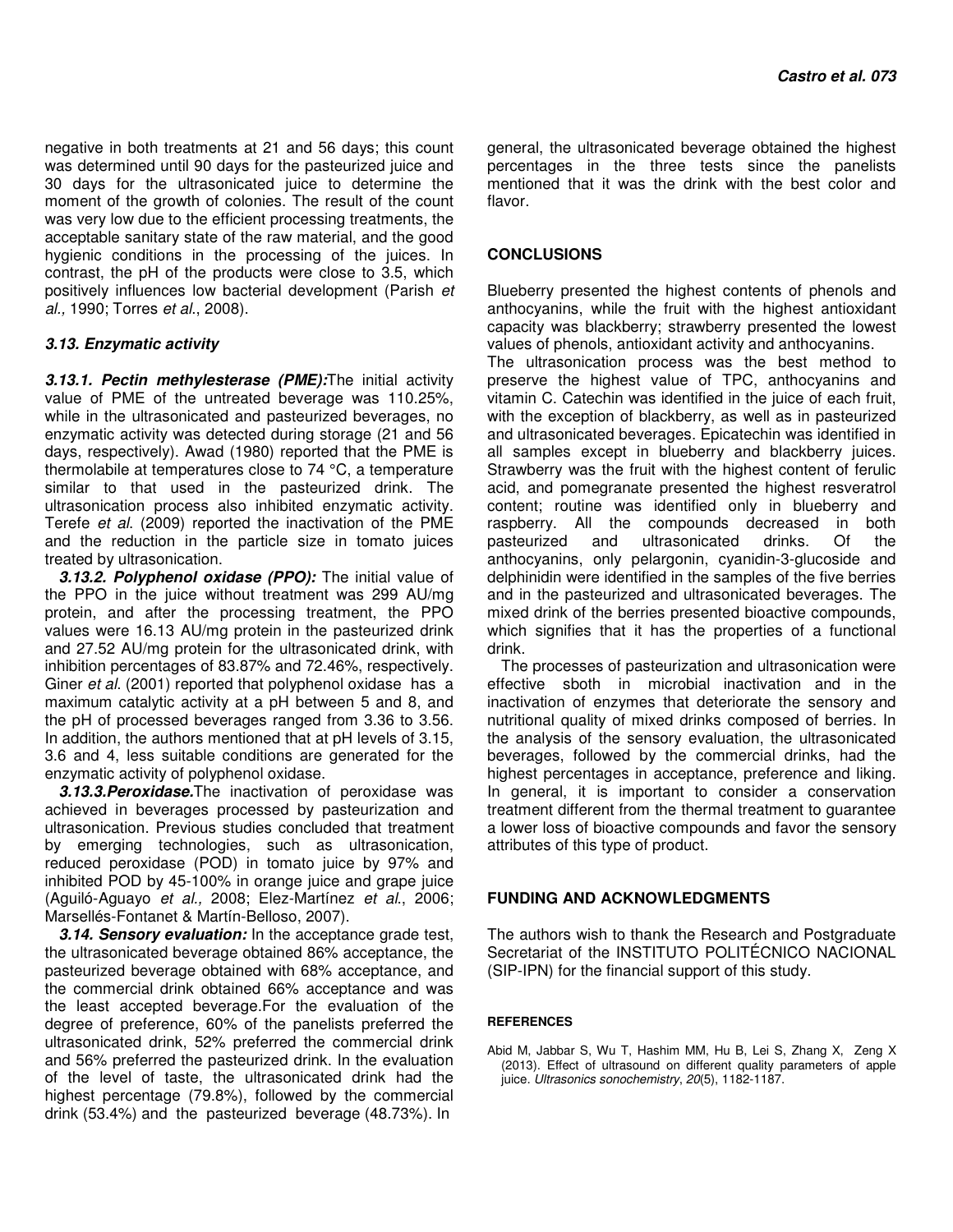- Aguiló-Aguayo I, Odriozola-Serrano, I., Quintão-Teixeira, L. J., & Martín-Belloso, O. (2008). Inactivation of tomato juice peroxidase by highintensity pulsed electric fields as affected by process conditions. Food Chemistry, 107(2), 949-955.
- Ajibola VO, Babatunde OA, Suleiman S (2009). The effect of storage method on the vitamin C content in some tropical fruit juices. Trends in Applied Sciences Research, 4(2), 79-84.
- Alighourchi H, Barzegar M, Sahari MA, Abbasi S (2014). The effects of sonication and gamma irradiation on the inactivation of Escherichia coli and Saccharomyces cerevisiae in pomegranate juice. Iranian journal of microbiology, 6(1), 51-58.
- Amararatne DIM, Weerakkody WAP, Jayakody JALP (2012). Bioactive properties of fruit juice of pomegranate (Punica granatum) grown in dry regions of Sri Lanka. Tropical Agricultural Research, 23(4).
- Andres V, Villanueva MJ, Mateos-Aparicio I, Tenorio MD (2014). Colour, bioactive compounds and antioxidant capacity of mixed beverages based on fruit juices with milk or soya. Journal of Food and Nutrition Research, 53(1), 71-80.
- Anttonen MJ, Karjalainen RO (2005). Environmental and genetic variation of phenolic compounds in red raspberry. Journal of Food Composition and Analysis, 18(8), 759-769.
- AOAC (2000). Oficial Method 967.21. Ascorbic acid in vitamins preparations and juices, 2, 6-Dichloroindophenoltitrimetric method. In Official Methods of Analysis of AOAC International, Horwitz W, 17th ed, Maryland, USA, chapter 45:16.
- Awad M, Young RE (1980). Avocado pectinmethylesterase activity in relation to temperature, ethylene and ripening. Journal of the American Society for Horticultural Science, 105(5), 638-641.
- Balasundram N, Sundram K, Samman S (2006). Phenolic compounds in plants and agri-industrial by-products: Antioxidant activity, occurrence, and potential uses. Food chemistry, 99(1), 191-203.
- Barba FJ, Jäger H, Meneses N, Esteve MJ, Frígola A, Knorr D (2012). Evaluation of quality changes of arándano azul juice during refrigerated storage after high-pressure and pulsed electric fields processing. Innovative Food Science & Emerging Technologies, 14, 18–24.
- Barra BDF (2011). Caracterización física, química y sensorial de frutos de granado de dos regiones de chile de los clones uch-cha, uch-cod y uch-ng. Universidad de Chile. Revista Facultad de Ciencias Agronómicas. 16-17.
- Benvenuti S, Pellati F, Melegari MA, Bertelli D (2004). Polyphenols, anthocyanins, ascorbic acid, and radical scavenging activity of Rubus, Ribes, and Aronia. Journal of Food Science, 69(3).
- Bertsias L, Mammas, Kafatos (2005). Fruit and vegetables consumption in relation to health and diet of medical students in Crete, Greece. International journal for vitamin and nutrition research, 75(2), 107-117.
- Bevilacqua A, Petruzzi L, Perricone M, Speranza B, Campaniello D, Sinigaglia M, Corbo MR (2018). Nonthermal Technologies for Fruit and Vegetable Juices and Beverages: Overview and Advances. Comprehensive Reviews in Food Science and Food Safety, 17(1), 2-62.
- Bhat R, Kamaruddin NSBC, Min-Tze L, Karim AA (2011). Sonication improves kasturi lime (Citrus microcarpa) juice quality. Ultrasonics sonochemistry, 18(6), 1295-1300.
- Bigliardi B, Galati F (2013). Innovation trends in the food industry: the case of functional foods. Trends in Food Science & Technology, 31(2), 118-129.
- Chaovanalikit A, Wrolstad RE (2004). Total anthocyanins and total phenolics of fresh and processed cherries and their antioxidant properties. Journal of food science, 69(1), FCT67-FCT72.
- Chemat F, Khan MK (2011). Applications of ultrasound in food technology: processing, preservation and extraction. Ultrasonics sonochemistry, 18(4), 813-835.
- CODEX STAN 247. (2005). NORMA GENERAL DEL CODEX PARA JUGOS (JUGOS) Y NÉCTARES DE FRUTAS. Códex Alimentarius , 1- 3.
- De Ancos B, González EM, Cano MP (2000). Ellagic acid, vitamin C, and total phenolic contents and radical scavenging capacity affected by freezing and frozen storage in raspberry fruit. Journal of agricultural and food chemistry, 48(10), 4565-4570.
- Di Vittori L, Mazzoni L, Battino M, Mezzetti B (2018). Pre-harvest factors influencing the quality of berries. Scientia horticulturae, 233, 310-322.
- Dujmović Purgar D, Duralija B, Voća S, Vokurka A, Ercisli S (2012). A comparison of fruit chemical characteristics of two wild grown Rubus species from different locations of Croatia. Molecules, 17(9), 10390- 10398.
- Elez-Martínez P, Aguiló-Aguayo I, Martín-Belloso O (2006). Inactivation of orange juice peroxidase by high intensity pulsed electric fields as influenced by process parameters. Journal of the Science of Food and Agriculture, 86(1), 71-81.
- Elez-Martinez P, Suarez-Recio M, Martin-Belloso O (2007). Modeling the reduction of pectin methyl esterase activity in orange juice by high intensity pulsed electric fields. Journal of Food Engineering, 78(1), 184- 193.
- Fernández L, Soria M, Sánchez G, Pérez C, Marchese L, Troncoso J, Navarrete y Pérez A (2006). Clarificación de jugo de manzana con membranas inorgánicas no comerciales. Laboratorio de Desarrollo-Jugos del Sur S.A y LACPSUM, Universidad Nacional de San Luis-Argentina. Universidad Nacional del Comahue Argentina. Buenos Aires.
- Fredes C, Montenegro G, Zoffoli JP, Santander F, Robert P (2014). Comparison of the total phenolic content, total anthocyanin content and antioxidant activity of polyphenol-rich fruits grown in Chile. Ciencia e Investigación Agraria, 41(1), 49-60.
- Galletta GJ, Ballinger WE, Monroe RJ, Kushman LJ (1971). Relationships between fruit acidity and soluble solids levels of highbush blueberry clones and fruit keeping quality. Journal of the American Society for Horticultural Science.96(6): 758-762.
- Gancel AL, Feneuil A, Acosta O, Pérez AM, Vaillant F (2011). Impact of industrial processing and storage on major polyphenols and the antioxidant capacity of tropical highland blackberry (Rubus adenotrichus). Food Research International, 44(7), 2243-2251.
- Garcıa-Alonso FJ, Periago MJ, Vidal-Guevara ML, Cantos E (2002). Evaluación de las propiedades antioxidantes en concentrados de uva y frutas rojas (Evaluation of antioxidant properties in concentrates of grapes and red fruits). Anales de Veterinaria de Murcia, 18, 103-114.
- Garzón G (2009). Las antocianinas como colorantes naturales y compuestos bioactivos: revisión Anthocyanins as Natural Colorants and Bioactive Compounds. A Review. 13(3), 27–36.
- Ghiselli A, Nardini M, Baldi A, Scaccini C (1998). Antioxidant activity of different phenolic fractions separated from an Italian red wine. Journal of agricultural and food chemistry, 46(2), 361-367.
- Giner J, Gimeno V, Barbosa-Cánovas GV, Martín O (2001). Effects of pulsed electric field processing on apple and pear polyphenoloxidases. Food Science and Technology International, 7(4), 339-345.
- Giusti MM, Wrolstad, RE (2001). Characterization and measurement of anthocyanins by UV visible spectroscopy. Current protocols in food analytical chemistry.1-13.
- Godoy CA (2004). Conservación de dos variedades de arándano alto en condiciones de frío convencional. Air refrigerated storage of two highbush blueberry cultivars. Revista de la Facultad de Ciencias Agrarias., 36(1), 53-61.
- Haffner K, Rosenfeld HJ, Skrede G, Wang L (2002). Quality of red raspberry Rubus idaeus L. cultivars after storage in controlled and normal atmospheres. Postharvest Biology and Technology, 24(3), 279- 289.
- Hakala M, Lapveteläinen A, Huopalahti R, Kallio H, Tahvonen R (2003). Effects of varieties and cultivation conditions on the composition of strawberries. Journal of Food composition and analysis, 16(1), 67-80.
- He F, Mu L, Yan GL, Liang NN, Pan QH, Wang J, Duan CQ (2010). Biosynthesis of anthocyanins and their regulation in colored grapes. Molecules, 15(12), 9057-9091.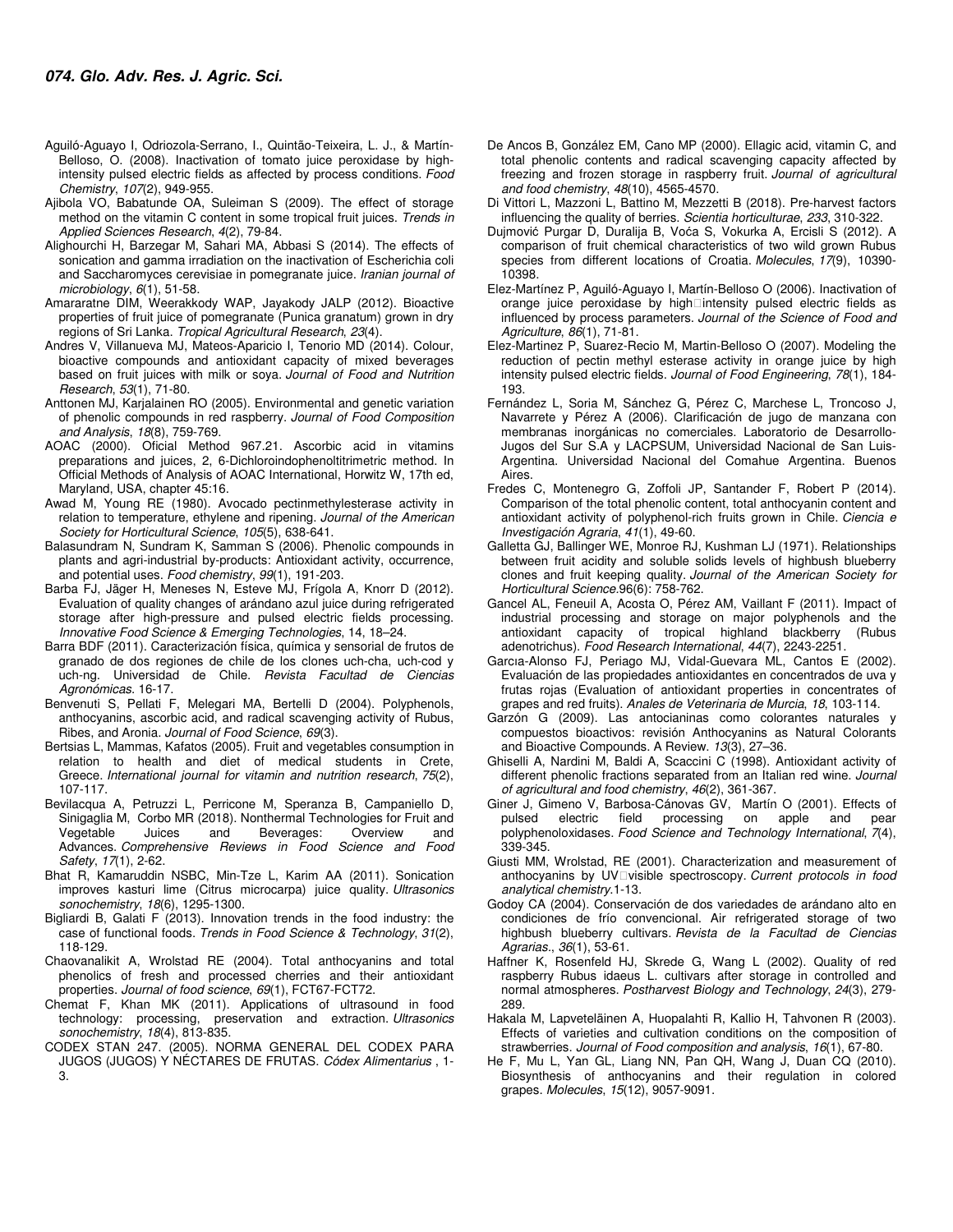- Hellín P, Vila R, Jordán MJ, Laencina J, Rumpunen K, Ros JM (2003). Characteristics and composition of Chaenomeles fruit juice.
- Herrera TC (2007). Efecto de altas presiones dinamicas sobre la actividad de la polifenoloxidasa en jugo de manzana. Revista Universidad de las Américas Puebla, 1-100.
- Howell A, Kalt W, Duy JC, Forney CF, McDonald JE (2001). Horticultural factors affecting antioxidant capacity of blueberries and other small fruit. Hort. Technology, 11(4), 523-528.
- Huang WY, Zhang HC, Liu WX, Li CY (2012). Survey of antioxidant capacity and phenolic composition of blueberry, blackberry, and strawberry in Nanjing. Journal of Zhejiang University Science B, 13(2), 94-102.
- Hultin HO, Bonnie S, y Buller J (1948). Pectin methyl esterase of banana. Purification and property. Methods in Enzimology, 1, 159-173.
- Kader AA (1997). Fruit maturity, ripening, and quality relationships. In International Symposium Effect of Pre-& Postharvest factors in Fruit Storage 485 (pp. 203-208).
- Kader F, Irmouli M, Nicolas JP, Metche M (2002). Involvement of blueberry peroxidase in the mechanisms of anthocyanin degradation in blueberry juice. Journal of Food Science, 67(3), 910-915.
- Kajdzanoska M, Petreska J, Stefova M (2011). Comparison of different extraction solvent mixtures for characterization of phenolic compounds in strawberries. Journal of agricultural and food chemistry, 59(10), 5272-5278.
- Kalt W, Ryan DA, Duy JC, Prior RL, Ehlenfeldt MK, Vander Kloet SP (2001). Interspecific variation in anthocyanins, phenolics, and antioxidant capacity among genotypes of highbush and lowbush blueberries (Vaccinium section cyanococcus spp.). Journal of agricultural and food chemistry, 49(10), 4761-4767.<br>Kimberly WW, Lee CY (1981). Ch
- Lee CY (1981). Characterization of polyphenoloxidase. Journal of Food Science, 46, 506-514.
- Konić-Ristić A, Šavikin K, Zdunić G, Janković T, Juranic Z, Menković N, Stanković I (2011). Biological activity and chemical composition of different berry juices. Food Chemistry, 125(4), 1412-1417.
- Kumaran A, Karunakaran RJ (2007). Activity-guided isolation and identification of free radical-scavenging components from an aqueous extract of Coleus aromaticus. Food Chemistry, 100(1), 356-361.
- Langreo NA (2008). El sistema alimentario mundial principales tendencias y efectos sobre los sistemas alimentarios locales. Distribución y consumo, (100), 258-274.
- Lobo V, Patil A, Phatak A, Chandra N (2010). Free radicals, antioxidants and functional foods: Impact on human health. Pharmacognosy reviews, 4(8), 118.
- Maehly AC (1954). The assay of catalases and peroxidases. Methods of biochemical analysis, 357-424.
- Marsellés-Fontanet ÁR, Martin-Belloso O (2007). Optimization and validation of PEF processing conditions to inactivate oxidative enzymes of grape juice. Journal of Food Engineering, 83(3), 452-462.
- Masithoh RE, Haff R, Kawano S (2016). Determination of soluble solids content and titratable acidity of intact fruit and juice of satsuma mandarin using a hand-held near infrared instrument in transmittance mode. Journal of Near Infrared Spectroscopy, 24(1), 83-88.
- Medina MB (2011). Determination of the total phenolics in juices and superfruits by a novel chemical method. Journal of Functional Foods, 3(2), 79-87.
- Meza Velázquez JA, Lozano de Gonzalez P, Esparza Rivera JR, Meza Velásquez F (2007). Inhibición del oscurecimiento enzimático y cambios texturales en manzana golden delicious tratada con jugo de piña. Revista Chapingo Serie Zonas Áridas, 6(1).
- Mitić MN, Obradović MV, Kostić DA, Nasković DČ, Micić RJ (2011). Phenolics content and antioxidant capacity of commercial red fruit juices. Hemijska industrija, 65(5), 611.
- Moggia C (1991). Aspectos de cosecha y postcosecha de arándanos. En: Retamales J, Moggia C, Lolas M, Román H. Seminario Internacional: arándano. Producción comercial y perspectivas económicas. Universidad de Talca, Talca, Chile. pp. 80-92.
- Morris JG (1982). Fisicoquímica para biólogos. Conceptos básicos par alas facultades de medicina, farmacia y biología. Editorial Reverté. S.A de C.V. pp. 245-275.
- Moura SCSRD, Vissotto FZ, Berbari SAG, Souza EDCG, Toti FGP, Alves Junior P (2017). Characterization and evaluation of stability of bioactive compounds in fruit smoothies. Food Science and Technology (Campinas), 37(2), 216-223.
- Mullen W, Marks SC, Crozier A (2007). Evaluation of phenolic compounds in commercial fruit juices and fruit drinks. Journal of Agricultural and Food Chemistry, 55(8), 3148-3157.
- Muñoz-de Chavez M, Ledesma Solano J, Chávez Villasana A (2010). Tablas de valor nutritivo de alimentos: los alimentos y sus nutrientes. McGraw- Hill Interamericana Editores, S.A. de C.V. México.
- Murillo E (2005). Actividad antioxidante de bebidas de frutas y de té comercializadas en Costa Rica. Instituto de Alimentación y Nutrición Universidad de Panamá. p25-30.
- Nielsen ILF, Haren GR, Magnussen EL, Dragsted LO, Rasmussen SE (2003). Quantification of anthocyanins in commercial black currant juices by simple high-performance liquid chromatography. Investigation of their pH stability and antioxidative potency. Journal of Agricultural and Food Chemistry, 51(20), 5861-5866.
- NMX-116-SSA1-(1994). Determinación de humedad en alimentos por tratamiento térmico, mediante método por arena o gasa. Dirección General de Normas.
- NMX-F-102-S-(1978). Determinación de la Acidez Titulable en Productos Elaborados a partir de Frutas y Hortalizas. NormaMexicana. Dirección General de Normas.
- NMX-F-103-(1982). Alimentos. Frutas y Derivados. Determinación de Grados Brix. Foods. Fruits and Derivatives. Determination ofDegrees Brix. Normas Mexicanas. Dirección General de Normas.
- NMX-F-317-S-(1978). Determinación de pH en Alimentos. Determination of pH in Foods. Normas Mexicanas. Dirección General de Normas.
- NMX-SCFI-075-(2012). Alimentos aceites y grasas vegetales o animales determinación de la densidad relativa, método de prueba.
- NOM-086-SSA1-(1994). NORMA OFICIAL MEXICANA. Bienes y servicios. alimentos y bebidas no alcoholicas con modificaciones en su composicion. especificaciones nutrimentales.
- NOM-173-SCFI-(2009). NORMA Oficial Mexicana Jugos de frutas preenvasados-Denominaciones, especificaciones fisicoquímicas, información comercial y métodos de prueba.
- Ocampo González OP (2000). Elaboración y conservación de néctares a partir del lulo variedad "La Selva" (Doctoral dissertation, Universidad Nacional de Colombia-Sede Manizales).
- Odriozola I (2009). Obtención de jugos y frutos cortados con alto potencial antioxidante mediante tratamientos no térmicos. Universitat de Lleida. Escola Tècnica Superior d'Enginyeria Agrària. 13.
- Pantelidis GE, Vasilakakis M, Manganaris GA, Diamantidis GR (2007). Antioxidant capacity, phenol, anthocyanin and ascorbic acid contents in raspberries, blackberries, red currants, gooseberries and Cornelian cherries. Food chemistry, 102(3), 777-783.
- Parish ME, Higgins DP (1990). Investigation of the microbial ecology of commercial grapefruit sections. Journal of Food Protection, 53(8), 685- 688.
- Patist A, Bates D (2008). Ultrasonic innovations in the food industry: from the laboratory to commercial production. Innovative food science & emerging technologies, 9(2), 147-154.
- Pérez, A. G., Olías, R., Espada, J., Olías, J. M., & Sanz, C. (1997). Rapid determination of sugars, nonvolatile acids, and ascorbic acid in strawberry and other fruits. Journal of Agricultural and Food Chemistry, 45(9), 3545-3549.
- Pervaiz T, Songtao J, Faghihi F, Haider MS, Fang J (2017). Naturally occurring anthocyanin structure, functions and biosynthetic pathway in fruit plants. J. Plant Biochem. Physiol, 5(2), 187.
- Pingret D, Fabiano-Tixier AS, Chemat F (2013). Degradation during application of ultrasound in food processing: A review. Food Control, 31(2), 593-606.
- Piyasena P, Mohareb E, McKellar RC (2003). Inactivation of microbes using ultrasound: a review. International journal of food microbiology, 87(3), 207-216.
- Rajauria G, Tiwari BK (2017). Fruit Juices: Extraction, Composition, Quality and Analysis. Academic Press.pp 3-31